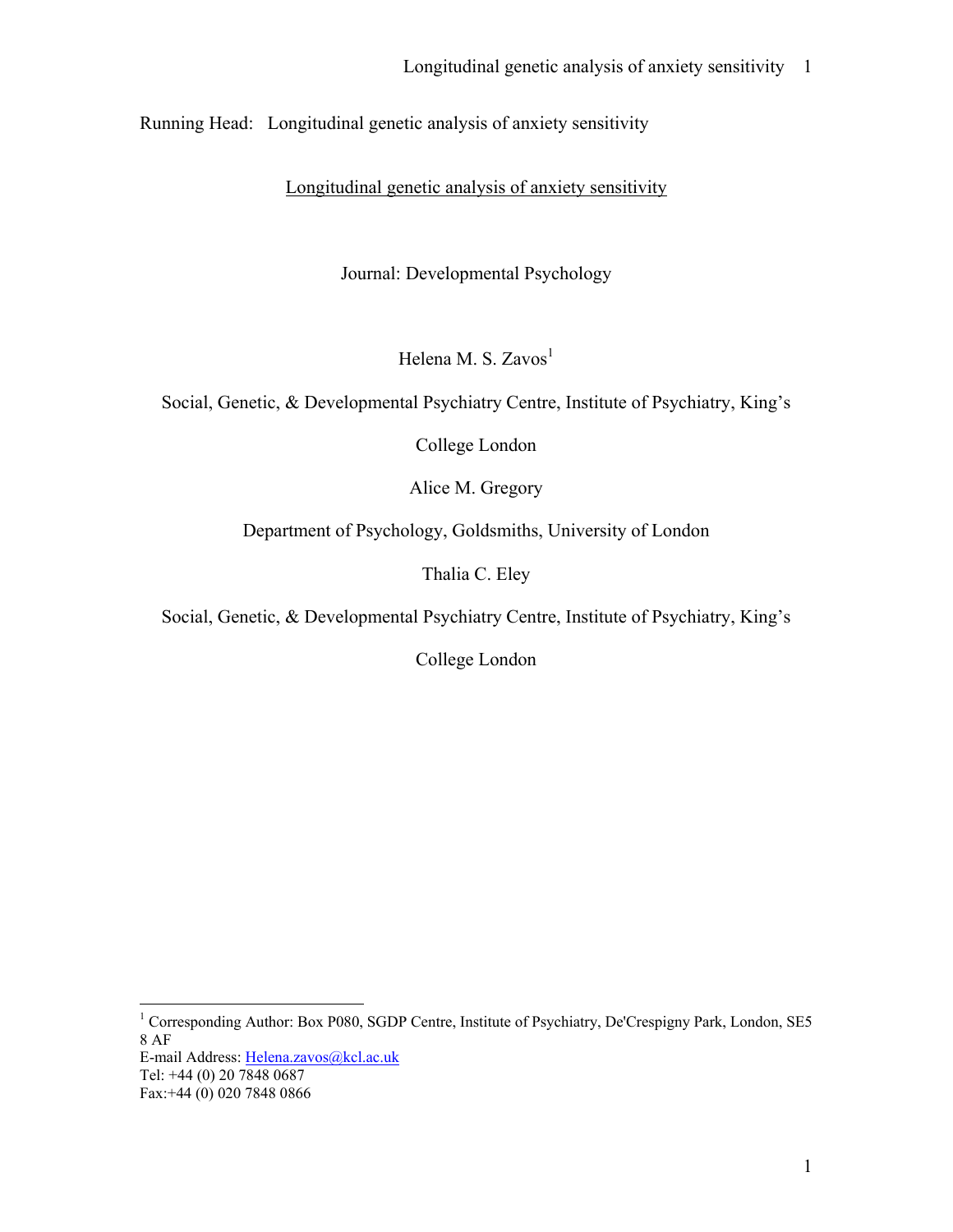## Abstract

Background. Anxiety sensitivity is associated with both anxiety and depression and has been shown to be heritable. Little, however, is known about the role of genetic influence on continuity and change of symptoms over time. Our aim was to examine the stability of anxiety sensitivity during adolescence. By using a genetically sensitive design we were also able to investigate the extent to which genetic and environmental factors influence anxiety sensitivity over time. Method. Self-reports of anxiety sensitivity were obtained for over 1300 twin and sibling pairs at 3 time points. Data were analysed using multivariate genetic models. Results. Anxiety sensitivity was moderately heritable at all time points with substantial non-shared environmental contributions. Time 1 genetic factors accounted for continuity of symptoms at times 2 and 3. New genetic factors at time 2 also influenced time 3 symptoms. New non-shared environmental influences emerged at each time point. Analysis of a latent factor of trait anxiety sensitivity revealed some stable non-shared environmental influences. Conclusions. Genetic effects were generally stable over time with new genetic influences emerging in late adolescence. Environmental influences on anxiety sensitivity were, on the whole more time specific, however, some stable environmental influences were also found.

Keywords: Anxiety sensitivity, anxiety, depression, panic, cognitive biases, twins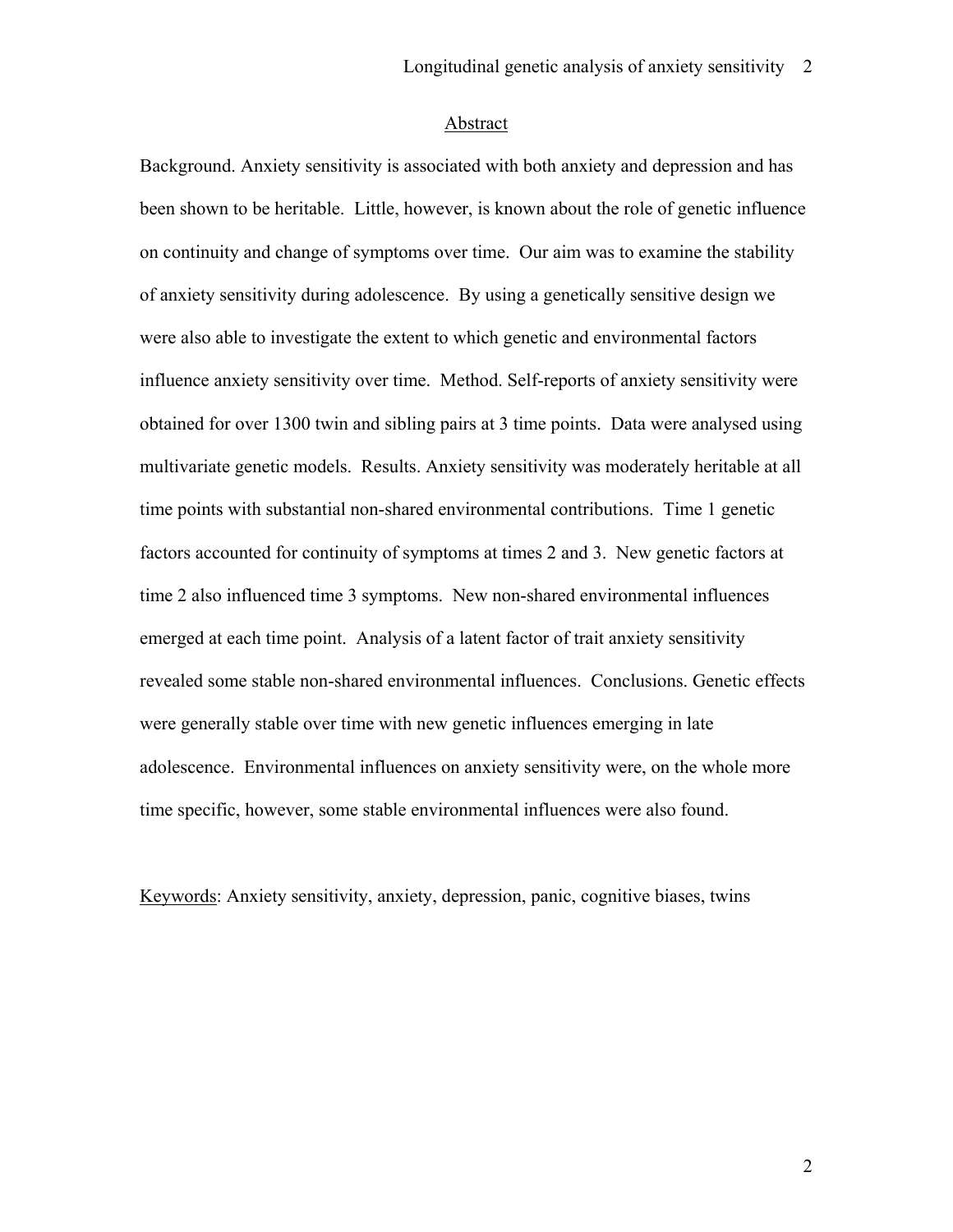#### Introduction

Anxiety sensitivity refers to sensitivity to the physical and emotional symptoms of anxiety and the belief that these are harmful (Reiss, Peterson, Gursky and McNally, 1986). Originally proposed to explain variation in panic, anxiety sensitivity has been shown to have incremental validity above and beyond measures of trait anxiety, which reflect a tendency to respond with state anxiety in the anticipation of threatening situations, in the prediction of fear and panic (for example, McNally, 1994; Taylor, 1996). Anxiety sensitivity is now widely regarded as a vulnerability factor in the development of anxiety disorders more generally as well as playing a role in depression (Muris, Schmidt, Merckelbach and Schouten, 2001; Pollock, Carter, Avenevoli, Dierker, Chazan-Cohen and Merikangas, 2002; Weems, Hammond-Laurence, Silverman and Ginsburg, 1998). Given the accumulating evidence of a role for anxiety sensitivity in psychopathology, it is important to understand its developmental phenomenology.

Associations between anxiety sensitivity and panic were initially investigated with biological challenges, such as the  $CO<sub>2</sub>$  challenge (for review see McNally, 1994). In these challenges, participant's physiological state is manipulated to provoke feelings of panic. Individuals reporting high anxiety sensitivity are more likely to report fear and shortness of breath in comparison to individuals with low anxiety sensitivity in such experiments (Schmidt and Mallott, 2006). Studies taking a longitudinal approach have demonstrated that anxiety sensitivity is predictive of panic and anxiety in both clinical and non-clinical samples (BenÃtez, Shea, Raffa, Rende, Dyck, Ramsawh, Edelen and Keller, 2009; Plehn and Peterson, 2002; Schmidt, Keough, Mitchell, Reynolds, MacPherson, Zvolensky and Lejuez, 2010; Schmidt, Lerew and Jackson, 1997). One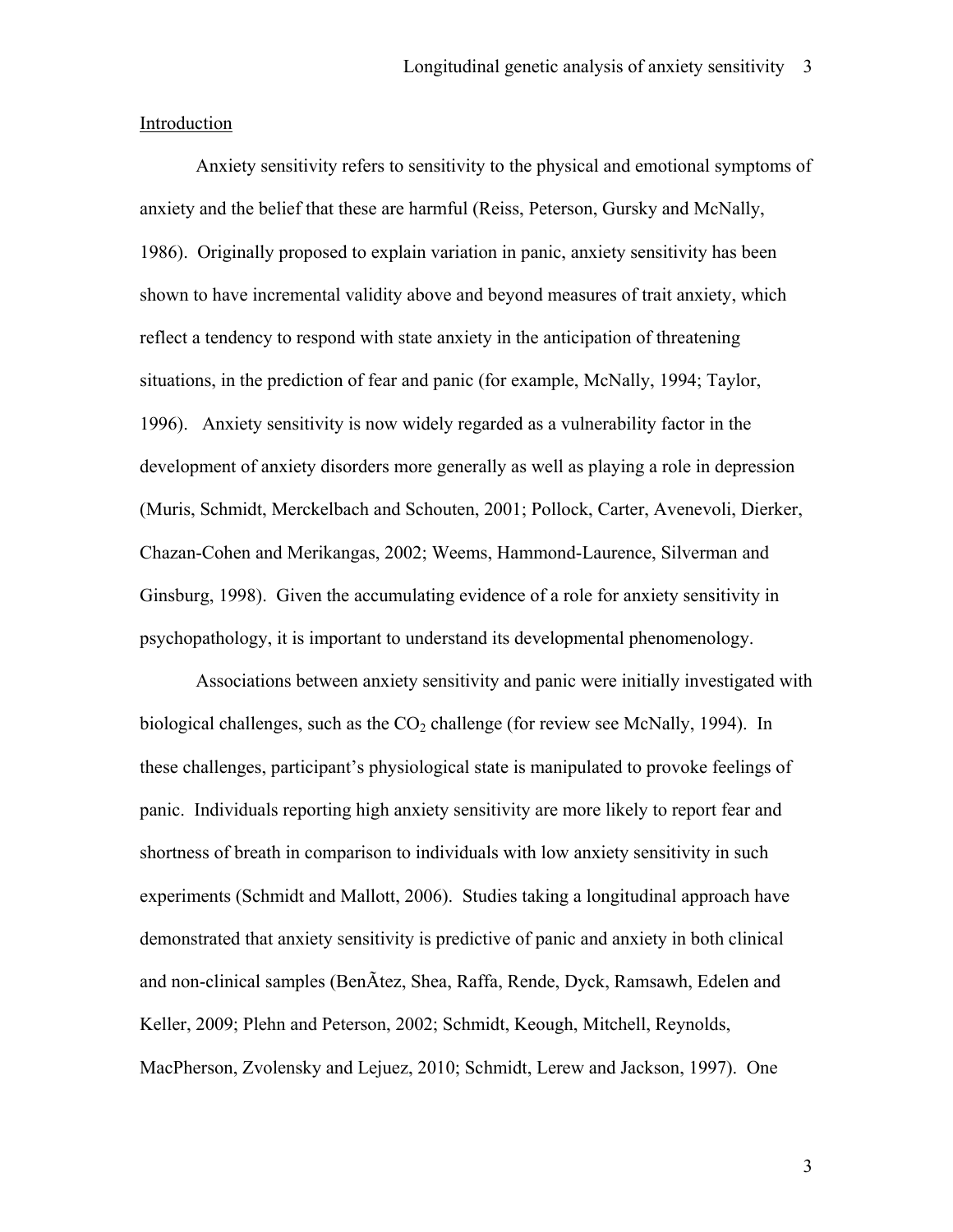such study, reported a 3-year follow up of college students who were classified as high or low for levels of anxiety sensitivity (Maller and Reiss, 1992). Those with high levels of anxiety sensitivity were found to be five times more likely to have a DSM-III-R anxiety diagnosis than those with low levels of anxiety sensitivity three years later. It has been suggested that anxiety sensitivity influences anxiety as awareness of anxiety symptoms leads to increased anxiety related to detrimental consequences. This in turn heightens the anxiety symptoms themselves which contributes to an increasing cycle of escalating anxiety (Barlow, Chorpita and Turovsky, 1996).

There are two main theories of the development of anxiety sensitivity, one proposes a trait-like explanation (Reiss and Havercamp, 1996) the other, however, emphasises the importance of learning processes (Schmidt, Lerew and Joiner, 2000). In order to improve our understanding of the etiology of anxiety sensitivity a developmental approach is required as these different theories suggest different developmental trajectories. For example, in a trait model of anxiety sensitivity, an individual's anxiety sensitivity would be expected to remain relatively stable over time whether high or low. If, however, sensitivity to anxiety is largely learned, changes in the level of anxiety sensitivity over time may occur through cognitive, operant or respondent conditioning. It should be noted that these models are not necessarily mutually exclusive.

One avenue through which learning processes could contribute to the development of anxiety sensitivity is by the occurrence of environmental events. Stressful events (particularly those which are uncontrollable and unpredictable) may, for example, play a role in shaping beliefs about the consequences of anxiety symptoms. Support for this hypothesis comes from a longitudinal study of adults in which high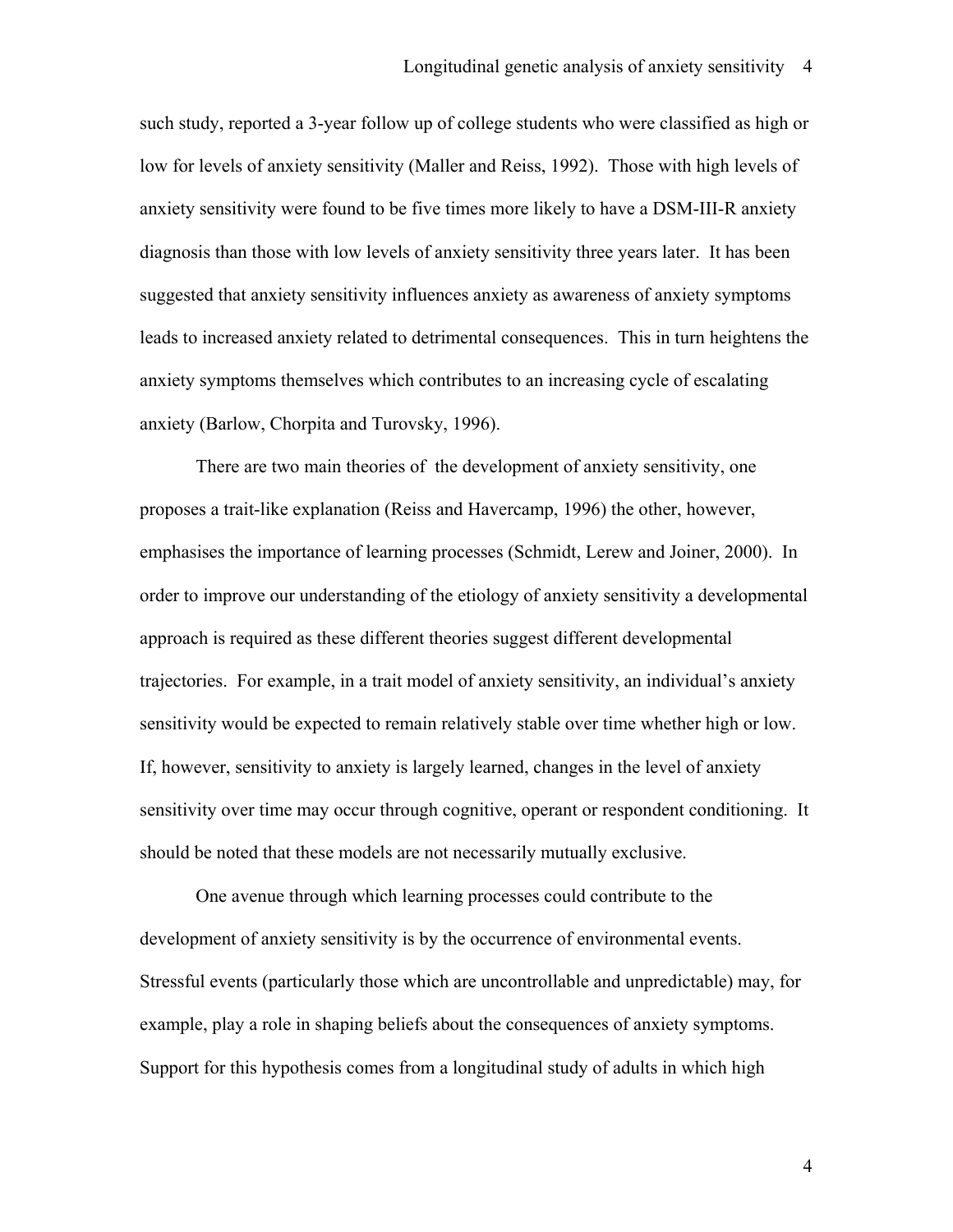levels of stress (in the form of basic combat training for military recruits) were related to increases in anxiety sensitivity over a five week period (Schmidt et al., 2000). This effect was also replicated in adolescence, with stressful life events found to be longitudinally associated with increases in anxiety sensitivity (McLaughlin and Hatzenbuehler, 2009). Events related to health and family discord were found to be differentially predictive (McLaughlin and Hatzenbuehler, 2009). This research emphasises the importance of learning processes in the development and maintenance of anxiety sensitivity. However, previous research in adult samples has also shown that anxiety sensitivity is relatively stable over time (e.g. Peterson & Plehn, 1999; Weems, Hayward, Killen and Taylor, 2002) supporting a trait approach to the concept. Another study investigated factors important to the development of sensitivity among adolescents. Through cluster analysis, two groups with stable levels of anxiety sensitivity were identified (both low and high), as well as a small group of individuals whose levels escalated in the 4 year period. This study seems to suggest that both trait (shown by the stable high and low groups) as well as learning processes (shown by the increasing group) may be involved in the development of anxiety sensitivity.

More recently, interest has moved to considering whether anxiety sensitivity is heritable. The first twin study of anxiety sensitivity used a large population-based sample of adults and produced a heritability estimate of around 50% (Stein, Jang and Livesley, 1999), with the remaining variance due to non-shared environment (non-shared environmental influences are those that work so as to make individuals within a family differ). Studies with younger samples estimated heritability to account for 37% of the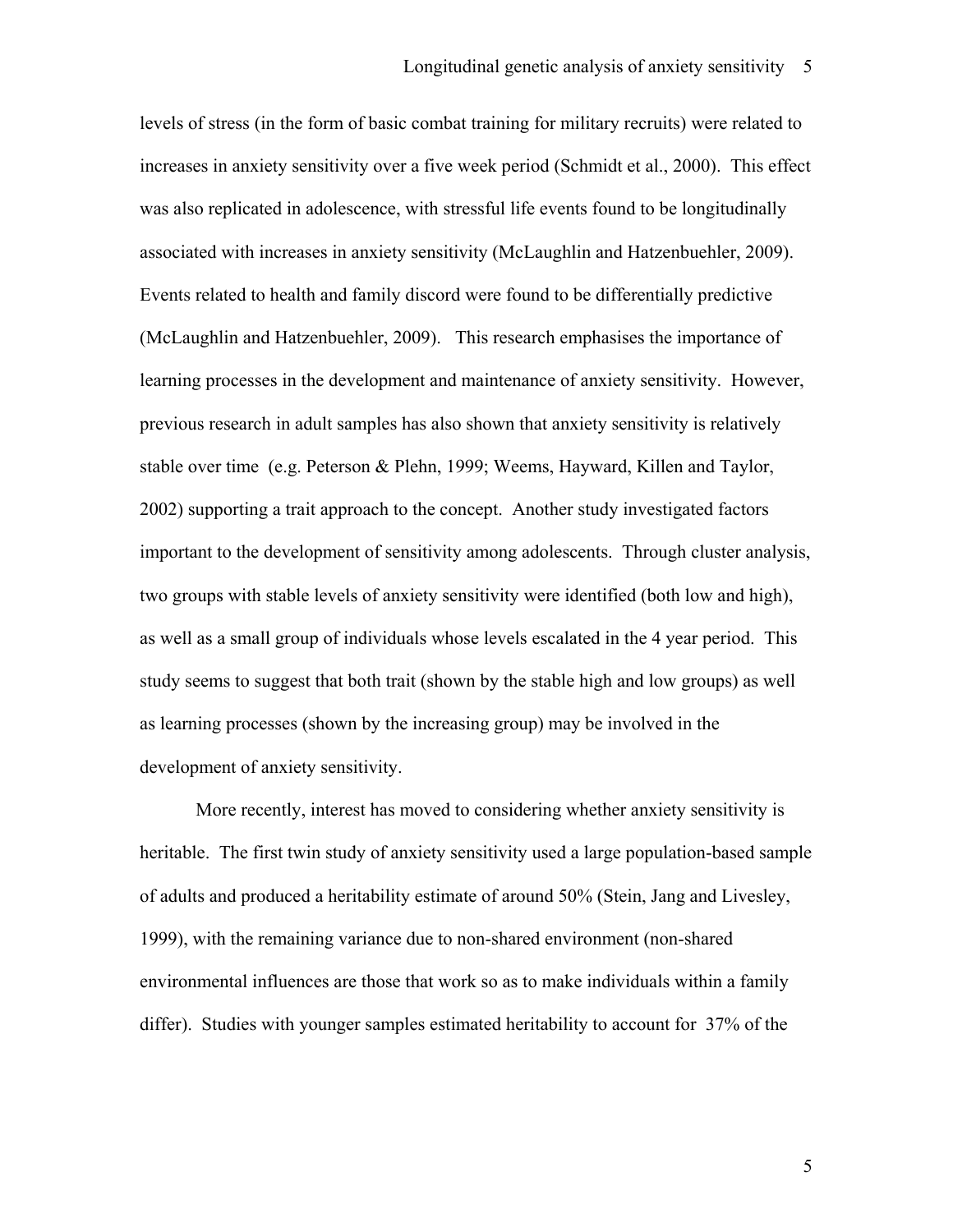variance in childhood (Eley, Gregory, Clark and Ehlers, 2007) and 47% of the variance in adolescence (Zavos, Rijsdijk, Gregory and Eley, 2010).

Although studies have shown that anxiety sensitivity is heritable, no study has investigated the genetic and environmental structure of anxiety sensitivity over time. By using a genetically informative design it is possible to examine whether developmental continuity or change is due to genetic or environmental influences. This is an important empirical question as it can help us to understand the etiology of anxiety sensitivity and potentially be better placed to reduce symptoms. For example, if environmental influences explain why levels of anxiety sensitivity change over time, this would suggest that research should focus on specifying these environmental influences in order to be in a stronger position to develop techniques to reduce levels of anxiety sensitivity.

Generally, studies looking at the developmental pattern of genetic and environmental effects in child emotional development have found evidence of genetic continuity whilst environmental influences tend to be more specific to developmental periods accounting for change rather than stability of symptoms (e.g. Eaves and Silberg, 2008; Kendler, Gardner, Annas, Neale, Eaves and Lichtenstein, 2008b; Kendler, Gardner and Lichtenstein, 2008c; Lau and Eley, 2006). One of the most relevant of these studies examined the temporal pattern of genetic and environmental effects on the level of fears in a population based cohort from age 8 to 20 years (Kendler et al., 2008c). The findings provided evidence of genetic continuity with genetic attenuation and innovation. So whilst there was evidence of genetic continuity, the influence of genetic factors at age 8-9 years, for example, declined over time (genetic attenuation) and new sets of genetic risk factors were found to 'come on line' in early and late adolescence as well as in early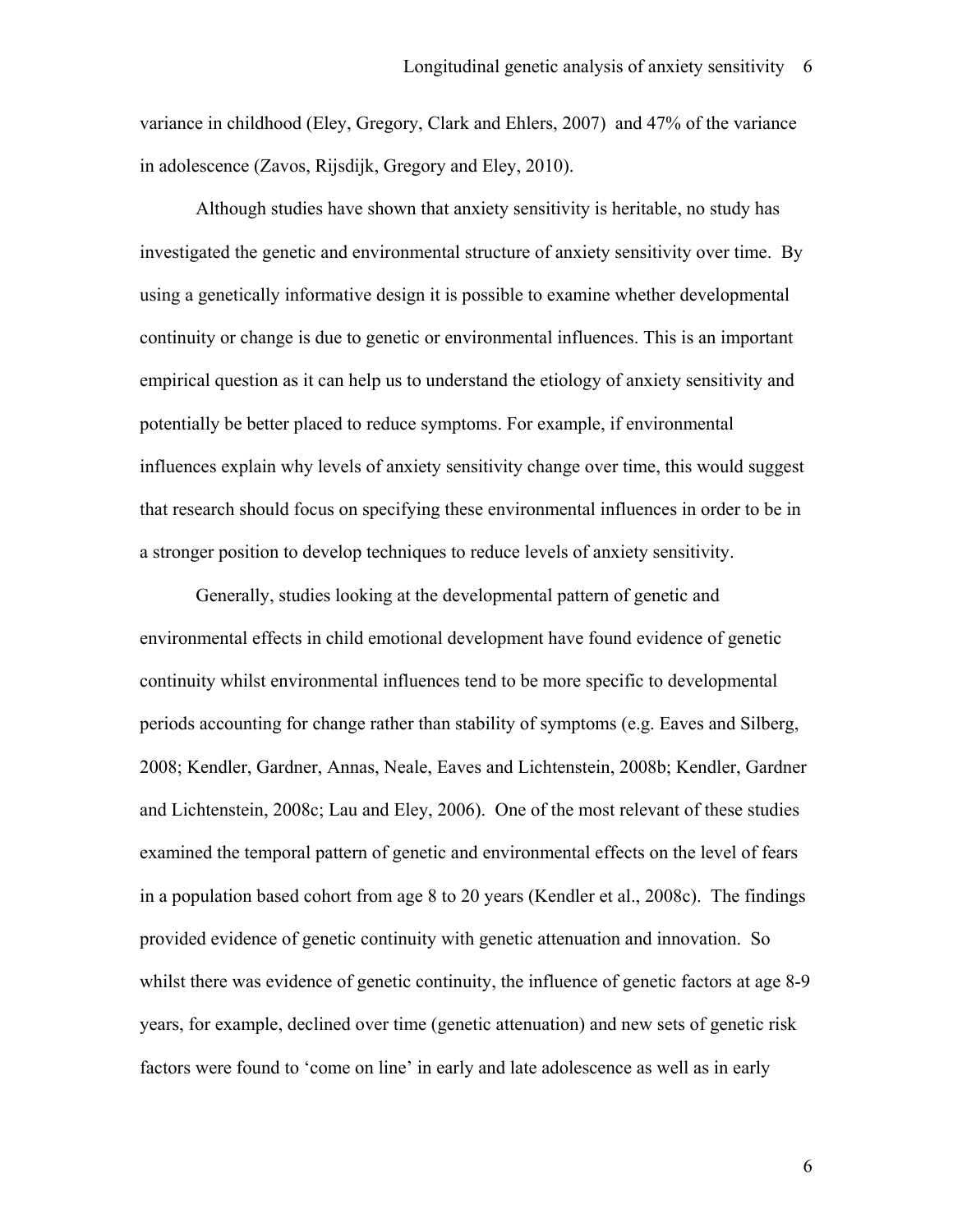adulthood (genetic innovation). The influence of shared environment (environmental influences which make individuals from the same family more similar) was found to decrease over time whereas non-shared environment was found to be increasingly important. Also consistent with this pattern of effects is an investigation into depression using the current sample (Lau and Eley, 2006). Stable genetic influences at the first time point (mean age 14 years) accounted for continuity of symptoms at the second and third time points (mean ages 15 and 17 years). In addition to this, new genetic effects emerged at the second time point. 'New' non-shared environmental effects were also evident at each time point, and overall non-shared environment contributed to change rather than stability of symptoms across time. If this pattern of influence is observed with respect to anxiety sensitivity it would have important implications with regard to etiology and would suggest that both trait and learning processes are involved in its development and maintenance over time.

 The current investigation had two aims. First, given that the trait and learning hypotheses have contrasting predictions as to the stability of symptoms of anxiety sensitivity over time, we sought to investigate the continuity of anxiety sensitivity during adolescence, a time of great environmental as well as biological change.

 Second, previous research has tended to find that genetic effects are stable over time and contribute substantially to continuity of symptoms whereas environmental influences are responsible for change over time. We, therefore, investigated the extent to which genetic and environmental factors are involved in the stability of anxiety sensitivity. This was explored in two steps. In the first step, the continuity of genetic and environmental influences on individual measures of anxiety sensitivity was assessed. In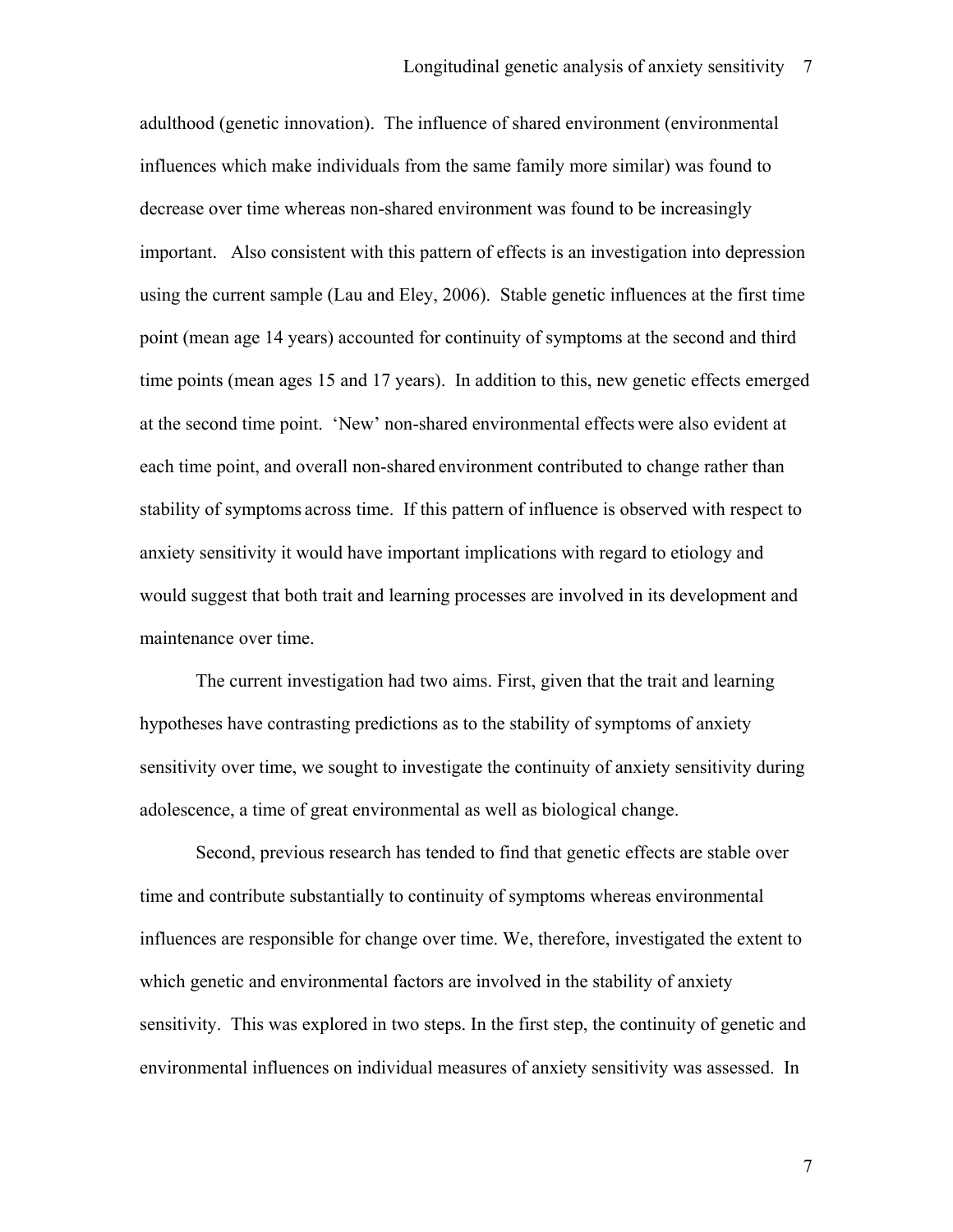the second step, the genetic and environmental architecture of a latent factor of trait anxiety sensitivity was investigated. In this approach stable environmental influences, free from specific measurement error, can be estimated. By examining these questions we hope to further elucidate the development and etiology of anxiety sensitivity.

#### Method

#### Participants

The G1219 study is longitudinal study of 3640 adolescent twins and siblings aged between 12-19 years at initial contract. Questionnaires were sent to adolescents at four time points. Informed consent was obtained from parents/guardians of all adolescents under 16 years, and from the adolescents themselves when 16 years or over. Ethical approval for different stages of this study has been provided by the Research Ethics Committees of the Institute of Psychiatry, South London and Maudsley NHS Trust, and Goldsmiths, University of London.

Initial recruitment of the sample was from two different sources. First, the offspring of adults participating in a large scale population based study (GENISiS) were contacted and invited to participate in this study or another study of hyperactivity (Curran, Rijsdijk, Martin, Marusic, Asherson, Taylor and Sham, 2003). Of the 3,600 responses a total of 1,818 of adolescents (20%) from 1,294 families agreed to participate in G1219 of which 445 were full siblings pairs living at home and with an age gap of 5 years or less. A second source of recruitment was random selection of twin pairs from live twin births between 1985 and 1988 identified by the UK Officer of National Statistics. Health Authorities and General Practitioners contacted 2,947 families of who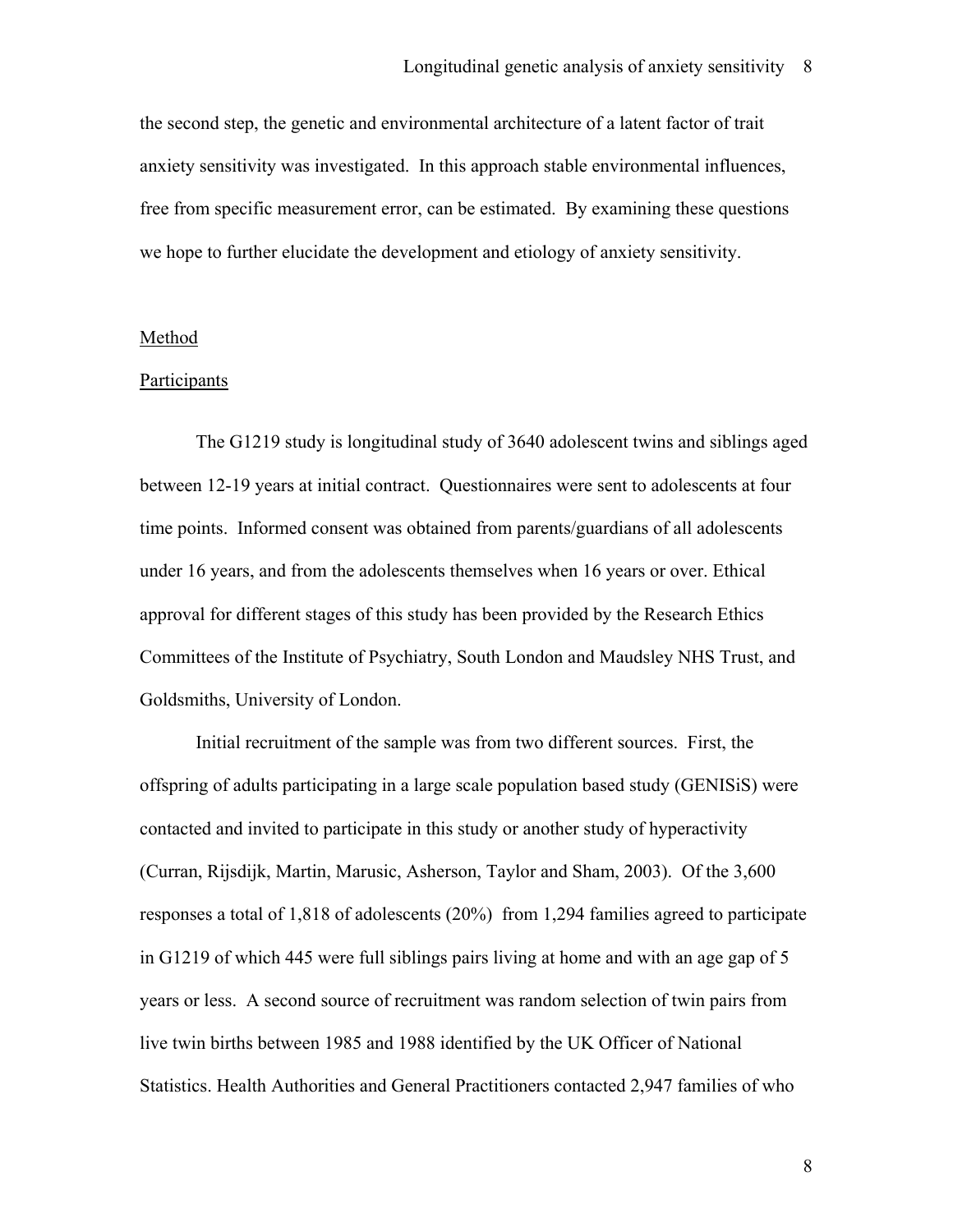1,381 (47%) participated. Both samples were sent two postal reminders, and only respondents aged 12- to 19-years were included.

Contact invitations included questionnaires to be completed by adolescents and their parents at wave 1. At Wave 2, 8 months after initial contact, data were available from 2,651 individuals (73% of the twin and sibling pairs recruited at Wave 1) whilst corresponding figures for Wave 3, 25 months after wave 2, were 1,597 adolescents (44% of the twin and sibling pairs at Wave 1). At wave 4 we traced participants who had taken part in either waves 2 or wave 3 primarily by using websites/databases dedicated to providing information (e.g. phone numbers and postal addresses) about members of the population. We successfully traced 2,550 individuals of whom 1,556 responded (61% of those targeted; 74% of those participating at wave 3). For a flow diagram detailing participation rates, please see **Figure 1**.

The proportion of girls in the sample was 52%, 56%, 60% and 61% at waves 1, 2, 3, and 4 respectively. The mean ages at waves 1, 2, 3 and 4 were 14 years (range 12-19), 15 years (range 12-21), 17 years (range 14-23) and 20 years (range 18-27 years). The majority of participants (90%) were in a tighter age-range (e.g. 18-22 years at wave 4), but inclusion of sibling pairs inevitably created some age-spread. Zygosity was assessed at waves 2 and 3 through maternal-report of physical similarity (Cohen, Dibble, Grawe and Pollin, 1975). This technique produces high accuracy results, for example, one study using DNA demonstrated that parent-rated questionnaires had a 97% accuracy level (Price, Freeman, Craig, Petrill, Ebersole and Plomin, 2000). When zygosity was only available at one or other wave, this rating was used. If there was disagreement between zygosity ratings at the two time points, DNA was obtained  $(N = 26$  pairs) before final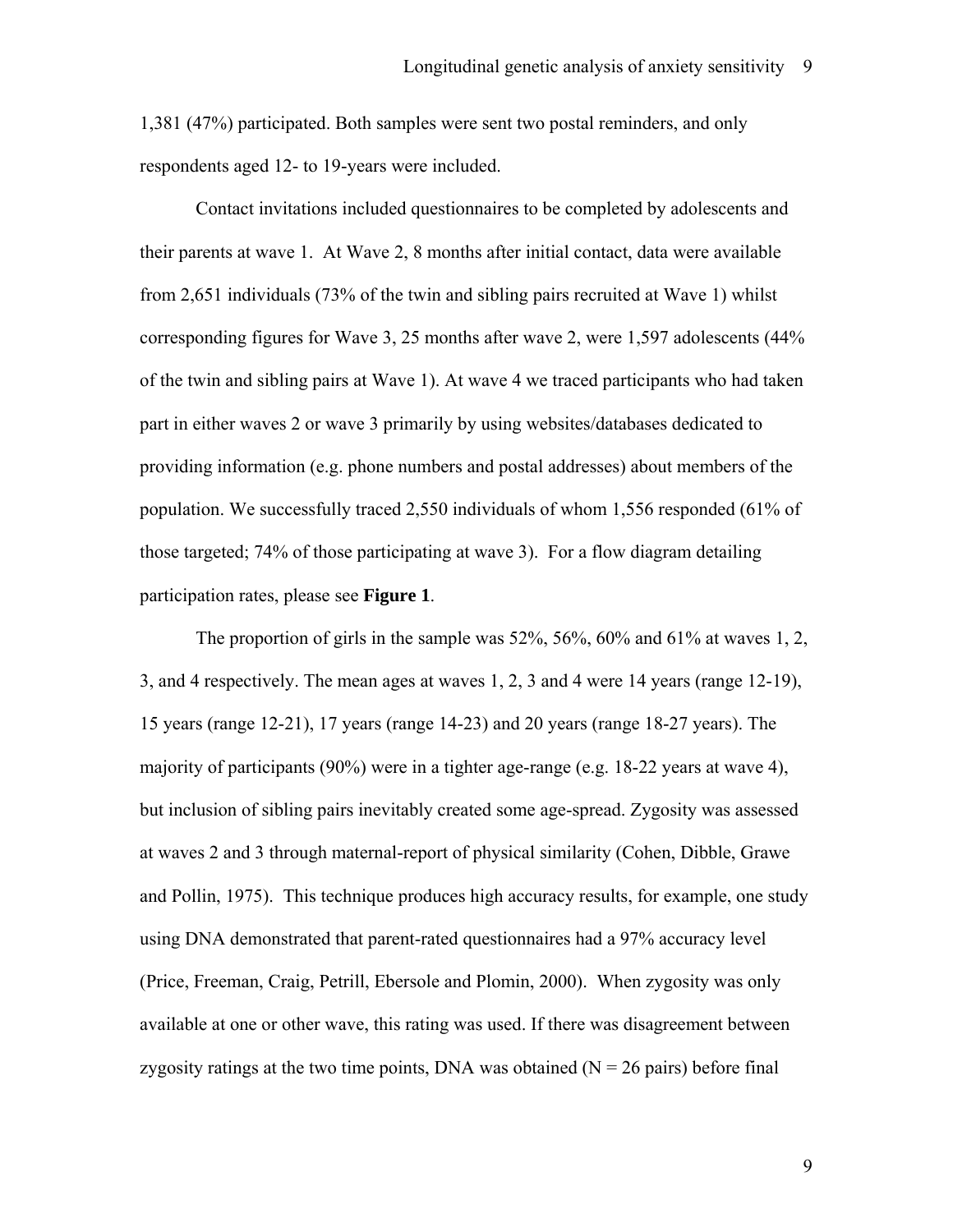classifications were made. The number of twin and sibling pairs changed at each wave due to attrition. Specifically, wave 1 comprised of 367 MZ; 791 DZ; and 427 sibling pairs. Wave 2 comprised of 350 (345 complete) MZ; 647 (632 complete) DZ; and 330 (263 complete) sibling pairs. Wave 3 comprised of 324(212 complete) MZ; 439 (348 complete) DZ; and 182 (121 complete) sibling pairs. At wave 4, the sample comprised of 230(190 complete) MZ; 446 (327 complete) DZ; and 201 (128 complete) sibling pairs. Sibling type was uncertain for a remaining 235, 45 (39 complete), 11 (8 complete) and 19 (15 complete) pairs at waves 1, 2, 3 and 4. Ninety eight percent of the sample reported their ethnic origin as white.

Levels of parental education were somewhat higher (39% educated to A-level or above) than in a large nationally represented sample of parents (Meltzer, Gatward, Goodman and Ford, 2000) where 32% were educated to A-level or above. G1219 parents were also somewhat more likely to own their own houses (82%) than in the nationally representative sample (68%) (Meltzer et al., 2000). We re-weighted the sample to match the distribution of educational qualifications in the nationally representative sample of parents to reduce the impact of any initial response bias, associated with educational qualifications in a nationally representative sample. To account for any attrition between Waves 1 and 2, a second weight was created by assigning scores based on Wave 1 predictors of non-response at wave 2. Predictors of response included sex of the child (response was more likely from girls), housing tenure (response was more likely from parents reporting home ownership) and parental education (response was more likely from individuals with parents reporting higher qualifications). Anxiety was a significant predictor of response, however, once sex was included as a covariate, anxiety was no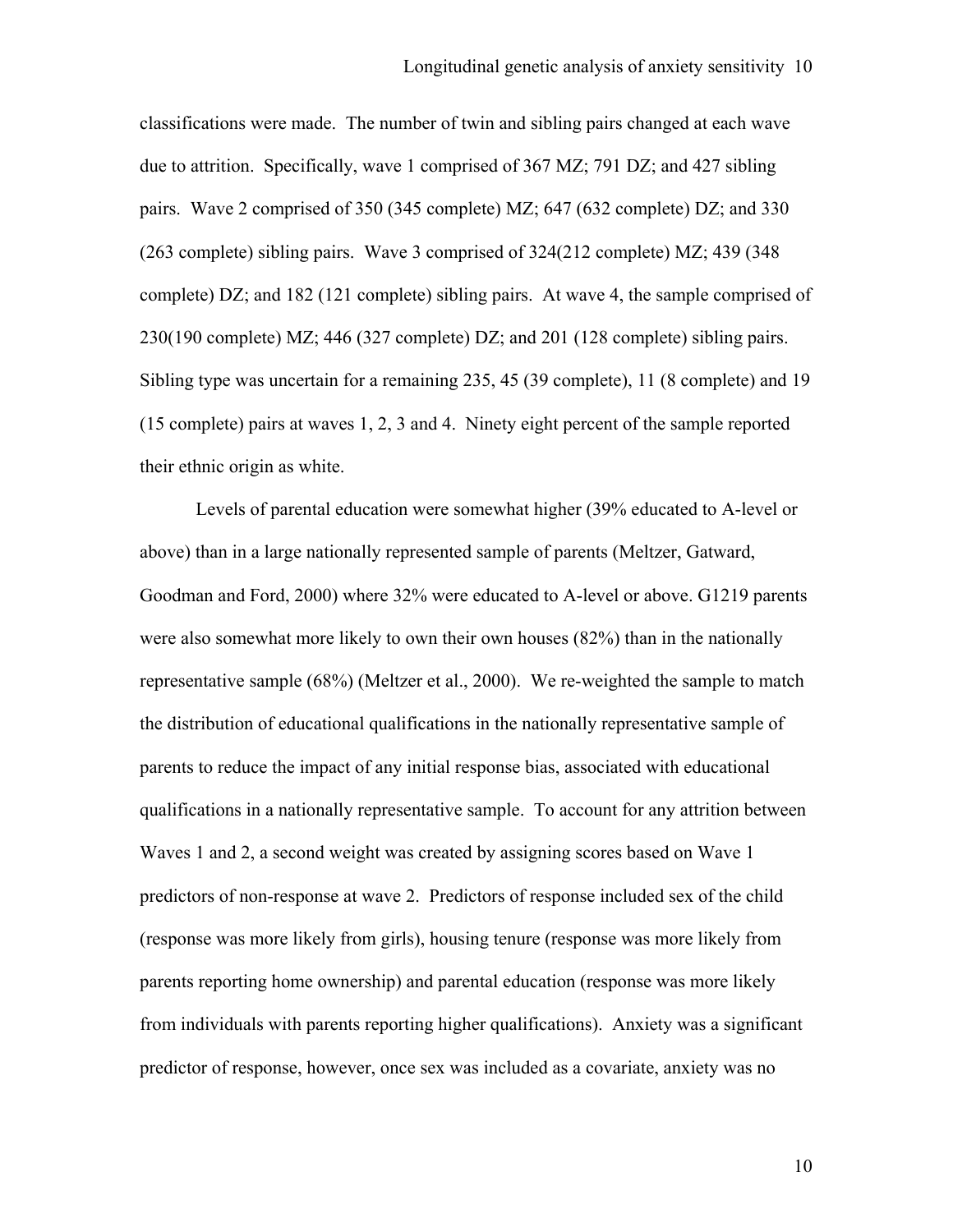longer a significant predictor of response. This suggests that the association between anxiety and response is driven by sex, anxiety was therefore not incorporated into the weight. These scores were then multiplied with the Wave 1 weight to incorporate initial response bias. We used this weight in the analysis as weights created for latter waves required previous response at both waves and therefore increases the amount of missing data. Effectively, weighting involves assigning lower weights to individuals from overrepresented categories and higher weights to individuals from under-represented categories in the sample relative to the population distribution. The weights were created to be family-general, such that in model-fitting analyses, the weights did not incur any additional individual-specific effects between members of the same family. The current investigation uses data from the second, third and fourth wave of data collection and will be referred to as time 1, 2 and 3 respectively from hereon for ease of presentation. Measures

Anxiety sensitivity was measured at times 1 and 2 by the Child Anxiety Sensitivity Index (CASI: Silverman, Fleisig, Rabian and Peterson, 1991), designed for use with school-aged children (6-17 years). The CASI is an eighteen item questionnaire which requires children to rate their level of fear to the same types of anxiety-related sensations or experiences that are represented on the adult version. Participants rate each item on a 3 point Likert scale (1=*none* to 3=*a lot*). A total CASI score can be computed by summing items. The CASI has good psychometric properties similar to those of the adult ASI (Silverman et al., 1991). In the current sample, internal consistency at time 1 and 2 was .82 and .86 respectively.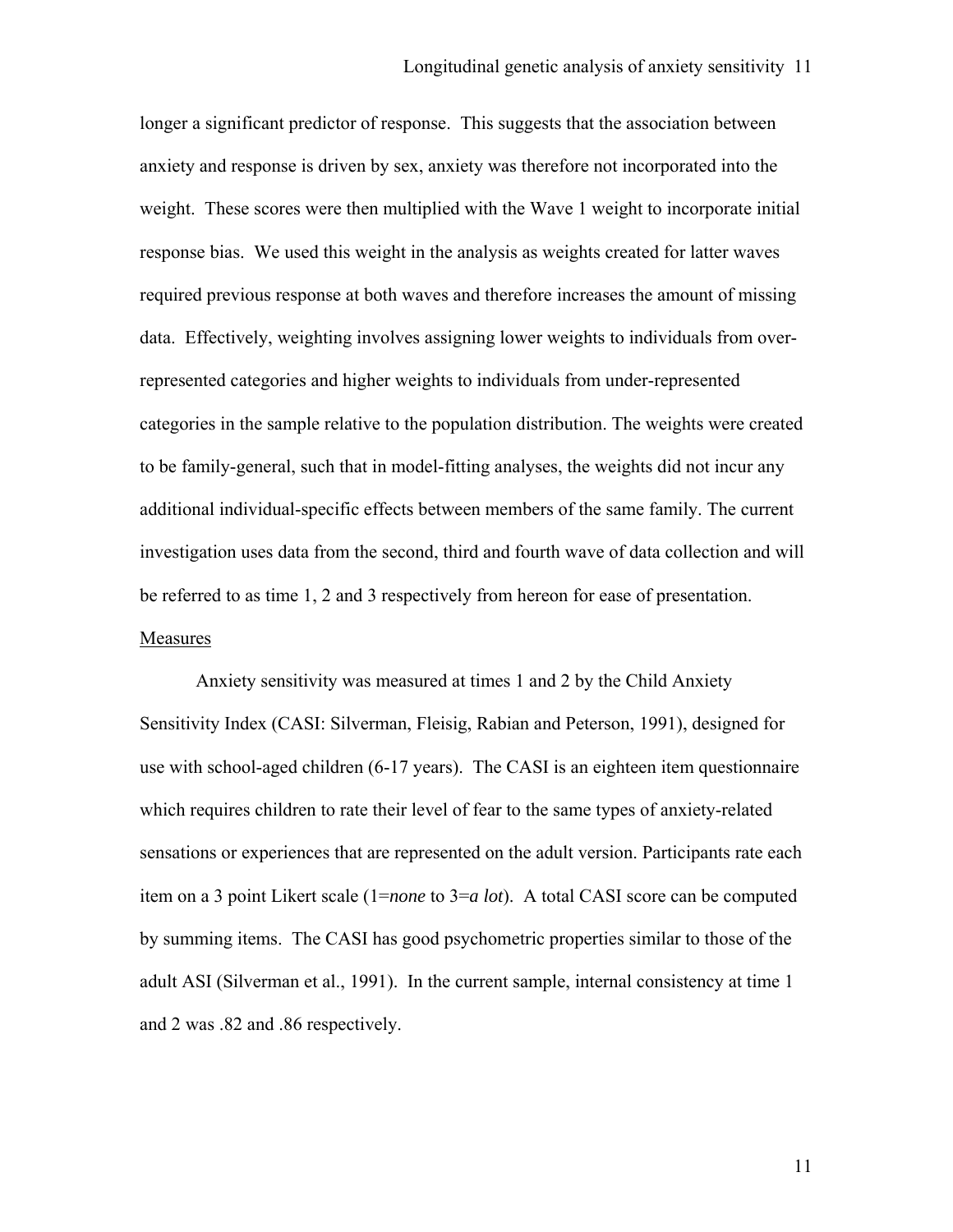By time 3, as participants were 18 years or older, the Anxiety Sensitivity Index (ASI: Reiss et al., 1986) was used to assess participants anxiety sensitivity. This consists of 16 items with participants rating their level of agreement on a 4-point likert scale (from 1=*very little* to 4=*very much*). Total ASI scores are, like the CASI, computed by summing items. The ASI has sound psychometric properties (Peterson and Reiss, 1987) and extensive validity estimates (Cox, Parker and Swinson, 1996). Test–retest reliability has been reported at .75, and various studies have estimated Cronbach's alpha coefficient of internal reliability at between .82 and .91 (see Reiss, Silverman and Weems, 2001 for a review). In the current sample, internal consistency of the ASI was .87.

The main difference between the child and adult versions of the questionnaire concerns the simplicity of the language used in the items. For example, in the child version, items include 'It scares me when my heart beats fast', the adult equivalent being 'It scares me when my heart beasts rapidly.' As compared to the child version, the adult version has two less items and a greater choice of options on the likert scale. Total scores were used as they provide an overall estimate of an individual's sensitivity to anxiety (e.g. Weems et al., 2002). Furthermore, the majority of confirmatory factor analyses of CASI provide evidence for a hierarchical structure where factors are all associated to a common general factor (Wright, Asmundson, McCreary, Stewart, McLaughlin, Comeau and Walsh, 2009).

## Statistical Analysis

#### Model-Fitting Analyses

The rationale of the twin and sibling design is to compare the degree of similarity of resemblance among monozygotic (MZ) twins, who share 100% of their genetic make-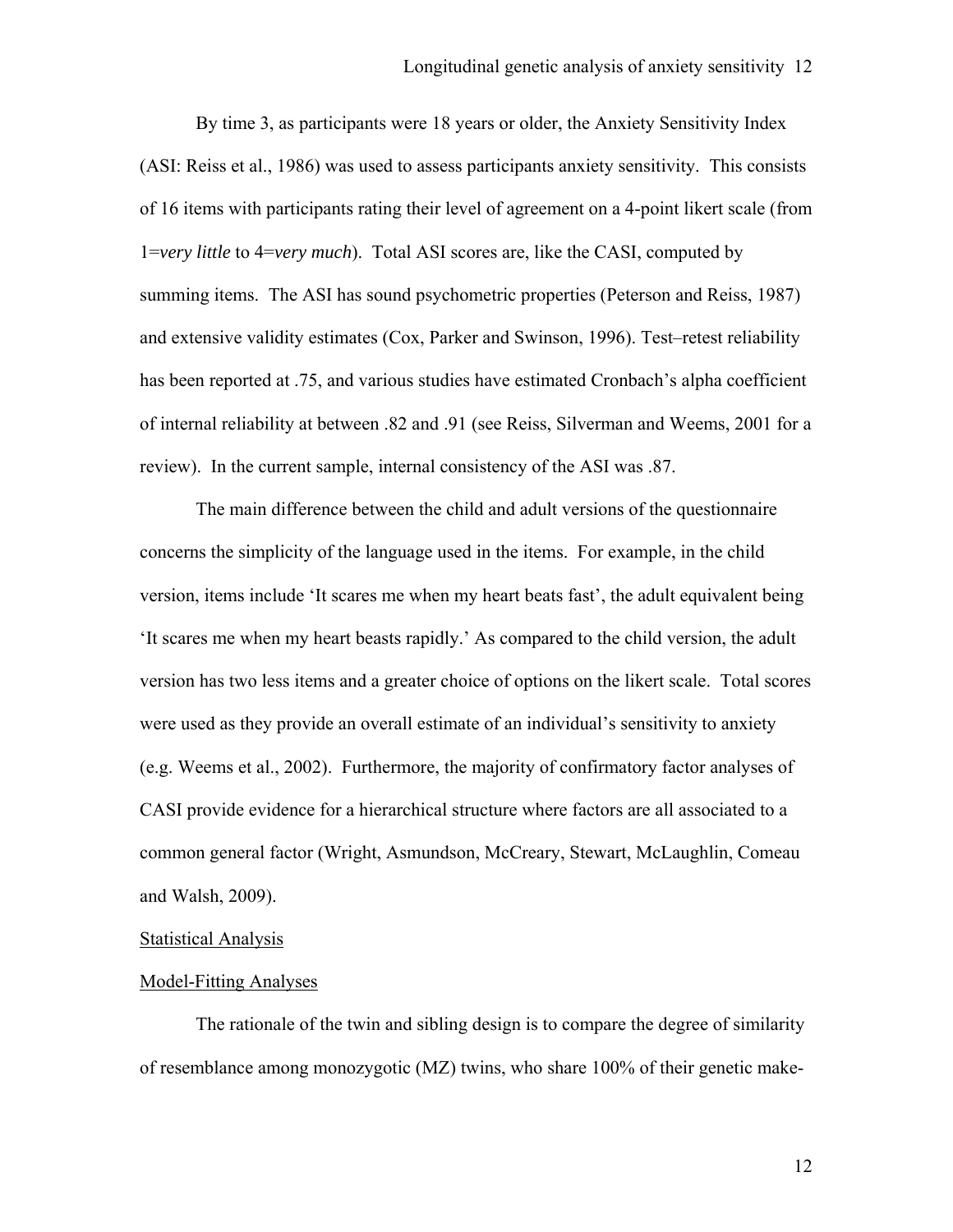up, with dizygotic (DZ) twins, who share on average 50% of their segregating genes and 25% of non-additive genetic influences (D). Relative differences in within-pair correlations are then used to estimate additive genetic (A) shared environmental (C), dominance (D) and non-shared environmental (E) effects on measures. Where correlations are higher for MZ as compared to DZ twins and full sibling (FS) pairs, genetic influence is assumed to be playing a role. Within-pair similarity that is not due to genetic factors is attributed to shared environmental influences (C), which is thus defined as aspects of the environment that contribute to resemblance between family members. Non-shared environment (E) accounts for individual specific factors that create differences among siblings from the same family. These are estimated from within-pair differences between MZ twins. Any measurement error present is included in this term. Where correlations between DZ are less than half that of MZ twins non-additive genetic effects are tested using an ADE model (for further information see Plomin et al., 2008).

Statistical analysis was conducted in Mx (Neale, Harvey, Maes, Sullivan and Kendler, 2006). Variables were age and sex regressed as is standard practice for quantitative genetic model fitting (McGue and Bouchard, 1984). Variables were transformed using the square root function to ensure skew statistics were within the range of -1 and 1.

## Selecting Models of best fit.

Models were fitted using raw data maximum likelihood, incorporating appropriate weighting corrections. The fit statistics provided by Mx for raw data modelling is minus twice the log likelihood (-2LL) of the observations. This is not an overall measure of fit, but provides a relative measure of fit, since differences in -2LL between models are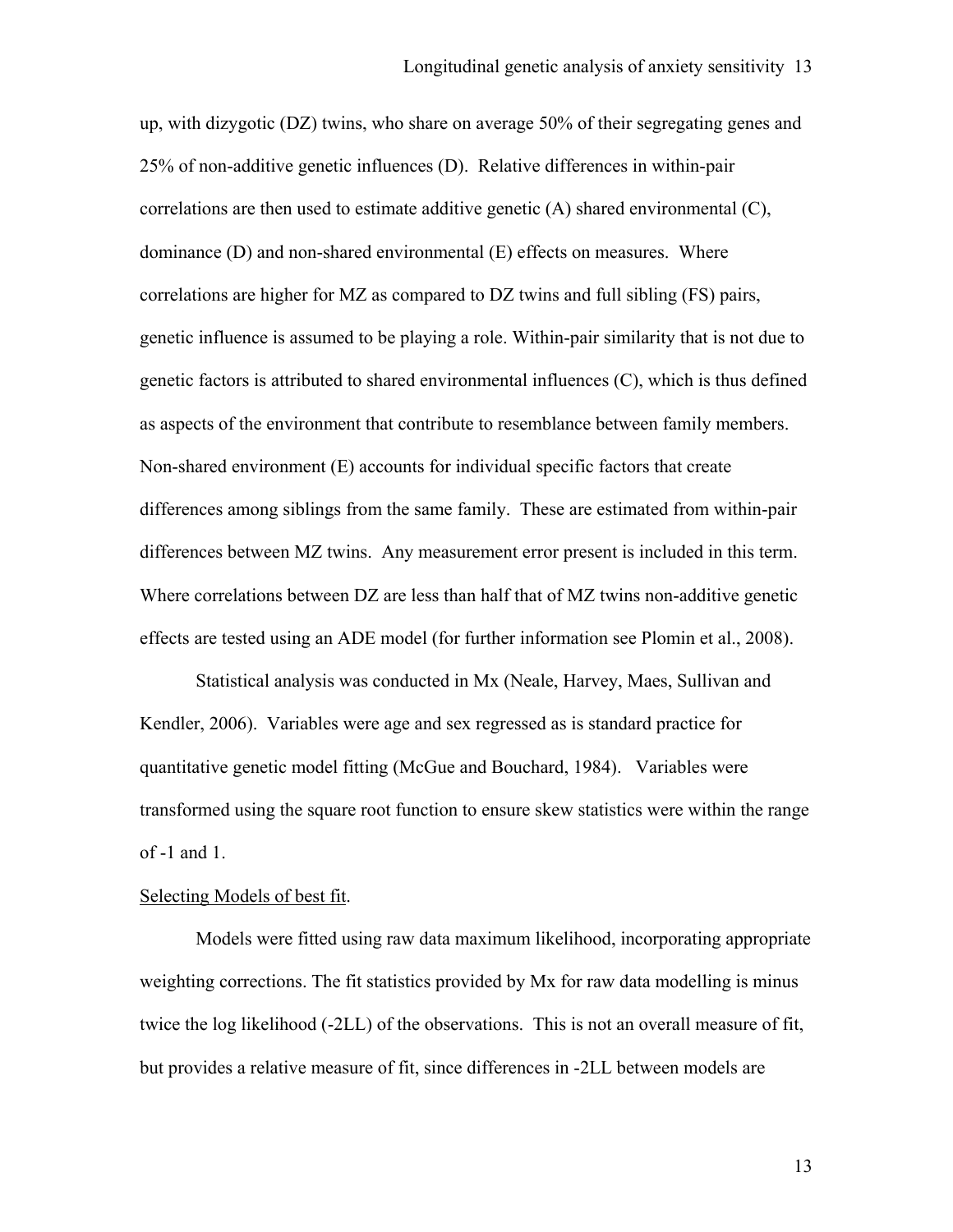distributed as  $\chi^2$ . Therefore, to examine the overall fit of the genetic model it is necessary to compare the -2LL to that of a saturated model. Consistent with the principle of parsimony, the fit of sub-models was assessed by  $\chi^2$  difference tests and the Akaike's Information Criterion (AIC=  $\chi^2$  – 2df) with lower  $\chi^2$  values and more negative AIC values suggesting better fit.Generally, a difference in AIC between two models of less than 2 suggests substantial evidence for both models (chose the most parsimonious), a difference of at least 3 indicates that the higher AIC model has considerably less support and a difference of more than 10 indicates that the higher AIC model is very unlikely (Wagenmakers and Farrell, 2004). The 95% confidence intervals of parameter estimates were obtained by maximum likelihood.

Model-fitting analyses can also test for sex differences in the patterns of etiological factors by comparing models which vary in their assumptions and specifications of the genetic and environmental parameters in males and females. Univariate Models.

Univariate models examined the influences of additive genetic (A), shared environment (C), non-additive genetic effects (D) and non-shared environment (E) on anxiety sensitivity. Univariate analyses were performed in order to inform the multivariate models in terms of sex differences. Several models were tested beginning with a saturated model to which the full ACE and ADE models were compared. Quantitative sex differences were examined by evaluating the significance of fit reduction when male and female variance components were equated. If quantitative sex differences were found, a scalar model was fitted to see if this difference could be due to variance differences in the measure (variance differences between males and females, rather than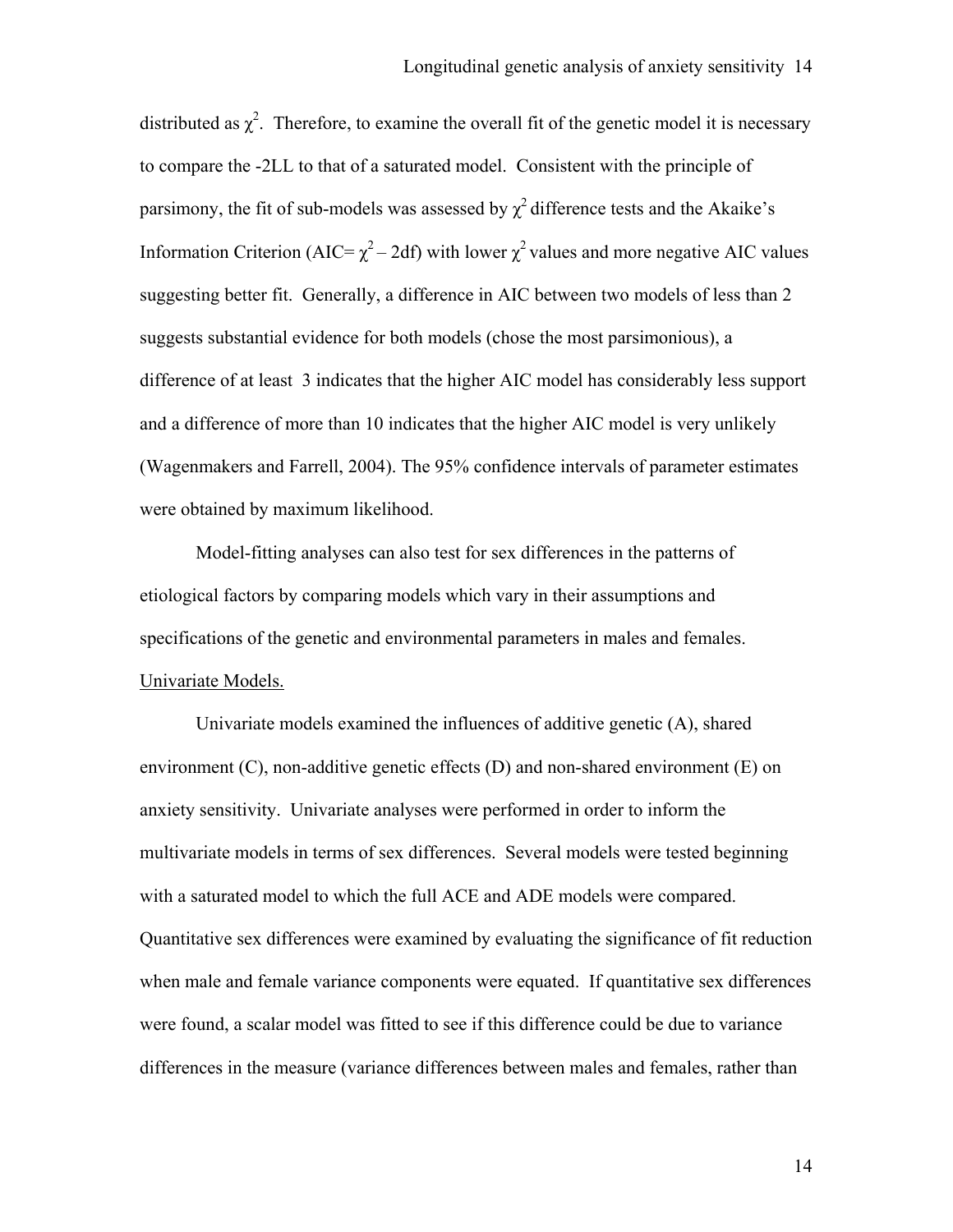differences in genetic and environmental parameters). Where there were quantitative differences that were not due to variance differences, qualitative sex differences were also tested by freeing up the genetic correlations between DZOS (opposite sex dizygotic twins) and seeing whether it was a significantly worse fit. Qualitative sex differences were not found so are not discussed further.

#### Multivariate Models

We used multivariate genetic models to test our main hypothesis in two steps. In the first step, a multivaritate cholesky decomposition was fitted to the data to test whether there was evidence of either stable genetic or stable environmental influences over adolescence. A cholesky decomposition of three variables, partitions genetic, shared environmental effects into three sets of factors.  $A_{T1}$ ,  $C_{T1}$ , and  $E_{T1}$  act on all the variables,  $A_{T2}$ ,  $C_{T2}$ , and  $E_{T2}$  act on the second and third variables and  $A_{T3}$ ,  $C_{T3}$ , and  $E_{T3}$  act on the third variable only. Variables were ordered according to the time sequence with which they were collected allowing for inferences of direction of effects in the results (Rijsdijk and Sham, 2002).

In the second step, we tested a common pathway model to establish the genetic and environmental architecture of a stable latent variable trait anxiety sensitivity. In this model the variance in behaviours is decomposed into that which is shared - a single underlying 'phenotypic' latent variable, and that which is unique to each behaviour. This latent variable has genetic and environmental components of variance but there are still variable specific genetic and environmental sources of variances (Rijsdijk and Sham, 2002). The non-shared environmental component of the latent variable will be free from time-specific measurement error but not from shared measurement error.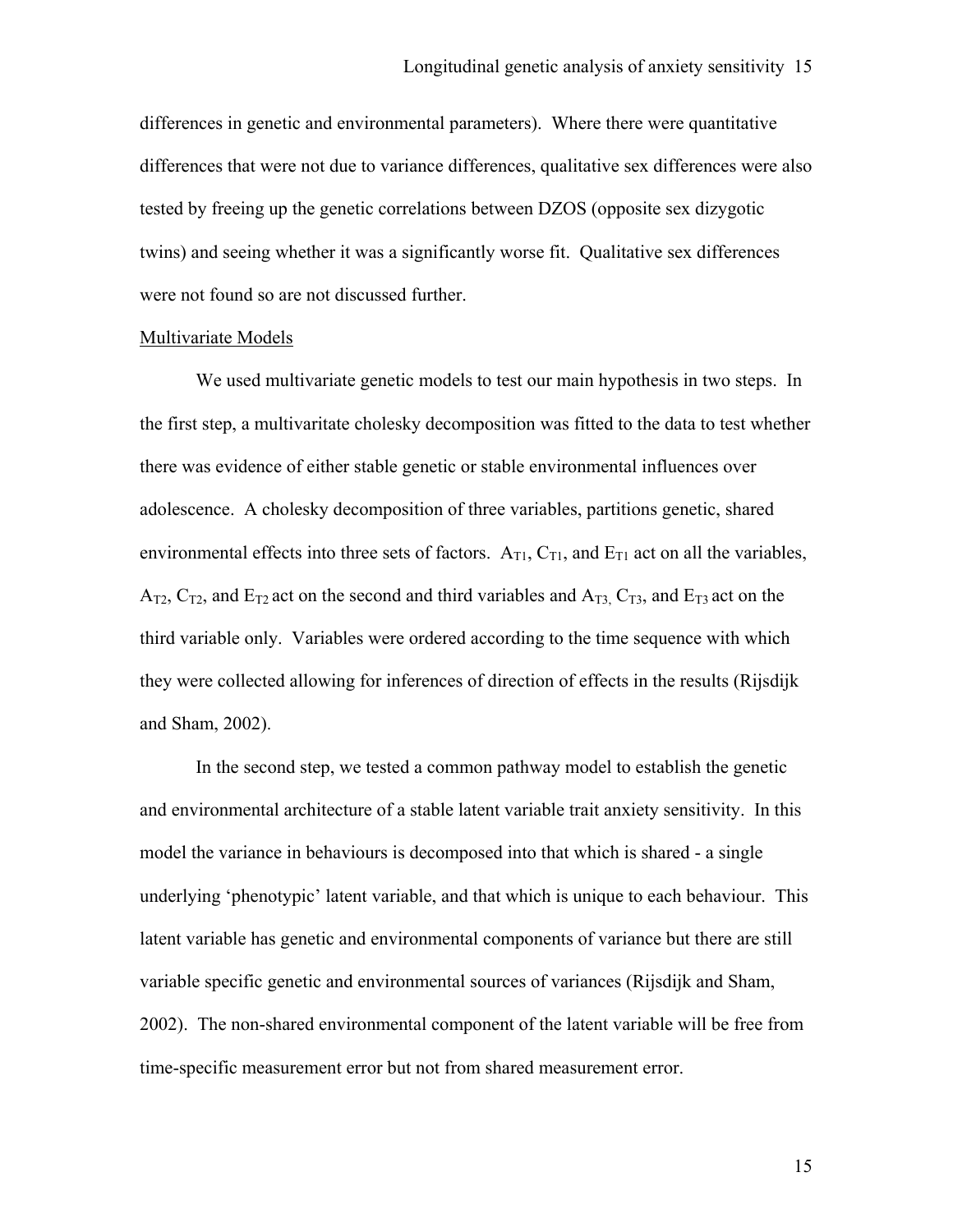## Results

#### Descriptive Statistics

Moderate phenotypic correlations were evident between measures of anxiety sensitivity at the 3 time points (see **Table 1)**. Highest correlations were between times 1 and 2 ( $r=47$ ) and between times 2 and 3 ( $r=48$ ).

 Table 2 presents within-pair twin and sibling correlations. Correlations were in the main suggestive of additive genetic effects as DZ correlations were generally half that of the MZ correlations. There were, however, some cases where the DZ correlation was less than half that of the MZ correlation (for example, the male DZ correlations at time 1) implicating dominant genetic effect. We therefore compared the relative fit of both ACE as well as ADE models.

#### Univariate analysis

 Univariate results for the best fitting model are reported in **Table 2**. No sex differences were evident in genetic and environmental estimates of anxiety sensitivity at the three time points. There were, however, differences in variances between males and females. Univariate models included a scalar to account for this difference in variance. Both ACE and ADE models provided a good description of the data, however, neither C nor D was significant, we therefore present an AE model (see electronic appendix 1 for details of model fit). Moderate genetic influences were indicated at all times, ranging from .33 at time 2 to .46 at time 1 (Zavos et al., 2010). There was however, also substantial influence of non-shared environmental factors.

#### Multivariate analysis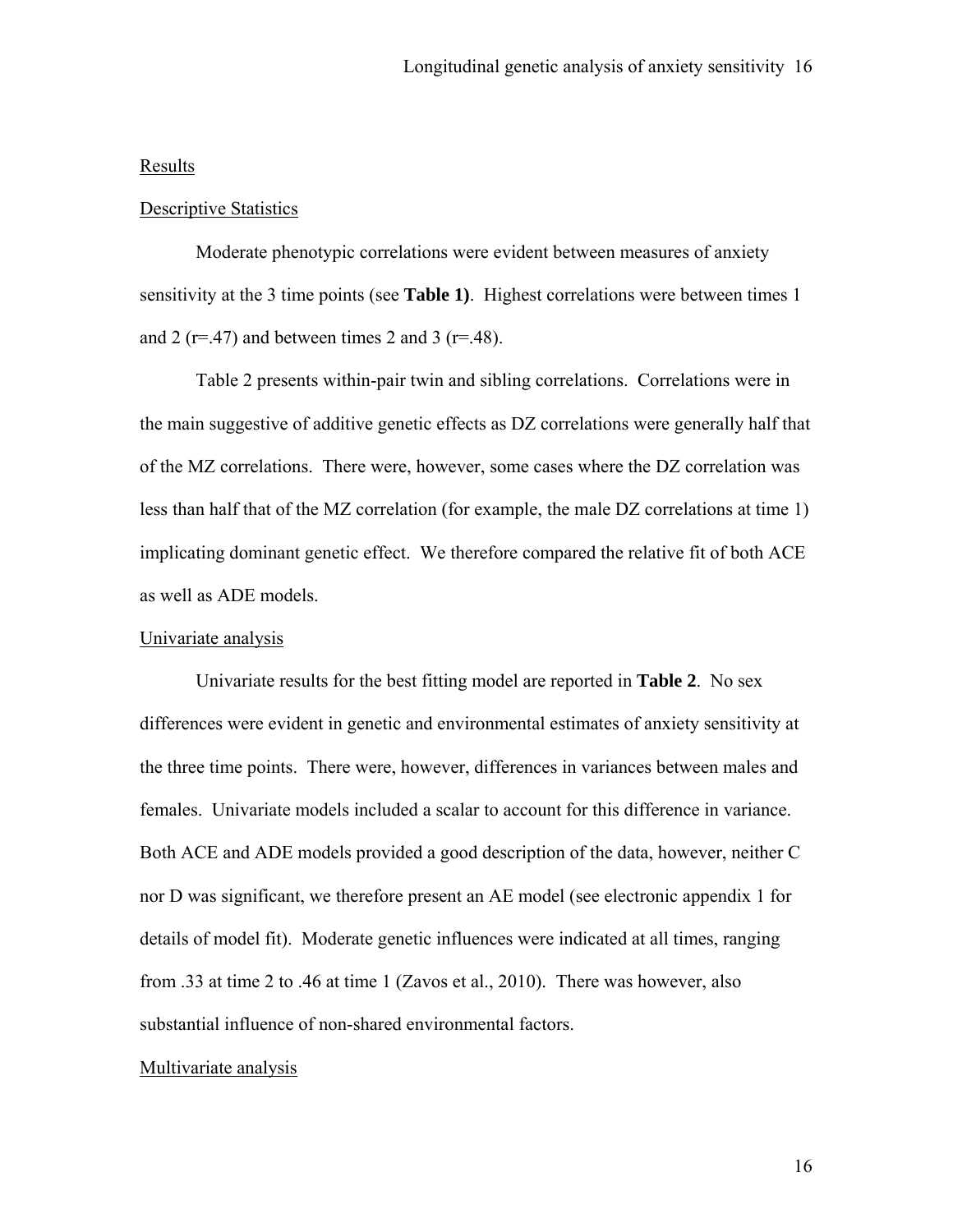## Cholesky Decomposition

 A cholesky decomposition was found to provide a good description of the data (**Table 3**). Again both an ADE and ACE model were tested, however neither was found to provide a significantly better fit. We therefore chose to present an AE model where the A component may be regarded as a 'broad sense heritability' estimate. The cholesky model informs us about the effects of stable and new genetic and environmental factors across the three time points in adolescence and early adulthood. Parameter estimates are presented in **Table 4**. As there was no evidence of gender differences in the size of the genetic and environmental parameters in univariate genetic models, a single set of parameters for the whole sample was presented for this model too. Total genetic and environmental estimates can be derived by summing the contributions of common and specific elements. Thus, the estimated heritability of anxiety sensitivity at time 2 is estimated by summing  $A_{T1}$  and  $A_{T2}$  and at time 3,  $A_{T1} + A_{T2} + A_{T2}$ . Total genetic and environmental estimates were generally found to be consistent with those derived from univariate models, see **Table 2**. Results show a stable genetic factor  $(A_{T1})$  which influences anxiety sensitivity at all three time points. At time 2, it accounts for 41% of the total genetic variance and 44% at time 3. A new genetic factor, suggesting different etiological influences, emerges at time 2 which accounts for 56% of genetic variance at time 3. No new genetic influences were apparent at time 3. Environmental effects were largely specific to each time point.

## Common Pathway Model

The common pathway model estimates the genetic and environmental influences on a reliable, stable, higher order factor. Results of the common pathway models are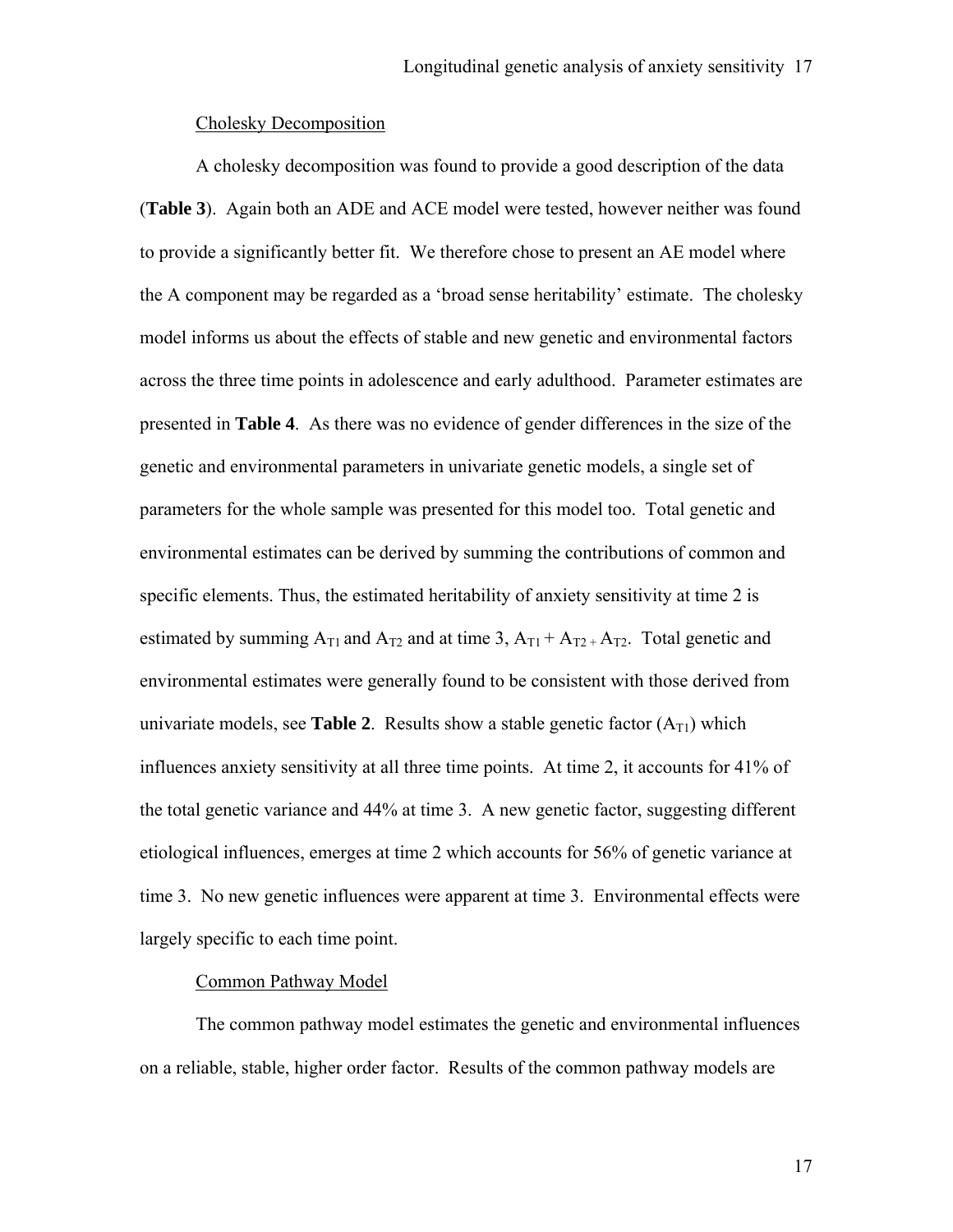shown in **Figure 2**. The common pathway model did not fit the data as well as the scalar cholesky model, but still provided a well fitting solution (see **Table 3**). Trait anxiety sensitivity is reliably measured by the anxiety sensitivity questionnaires at each time point indicated by the factor loadings which ranged from .36-.59. The variance in the latent factor of adolescents trait anxiety sensitivity, representing the underlying trait over time, was influenced by genetic factors (61%) and non-shared environmental factors (39%). Results also suggest that variation in anxiety sensitivity at each time point is mainly accounted for by non-shared environment or measurement error (41-54% of the specific variance) with specific genetic influences only significantly influencing variation at time 1 in line with results from the cholesky decomposition.

#### Discussion

We examined the genetic and environmental structure of anxiety sensitivity from adolescence into early adulthood. Two main findings emerged. First, the moderate phenotypic correlations between variables at each time point suggests that anxiety sensitivity is relatively stable over time. Second, continuity of anxiety sensitivity was largely due to stable genetic influences. Environment conversely was largely time specific. Results support both a learning (significant influence of non-shared environment) and trait hypothesis (continuity of genetic influences) for the development of anxiety sensitivity. Before discussing the implications of these results, we first consider the studies limitations.

The inclusion of siblings in the sample means there were large age ranges at each wave. This makes it difficult to attribute the emergence of developmental influences to specific ages or stages of development. However, given that 72% of the whole G1219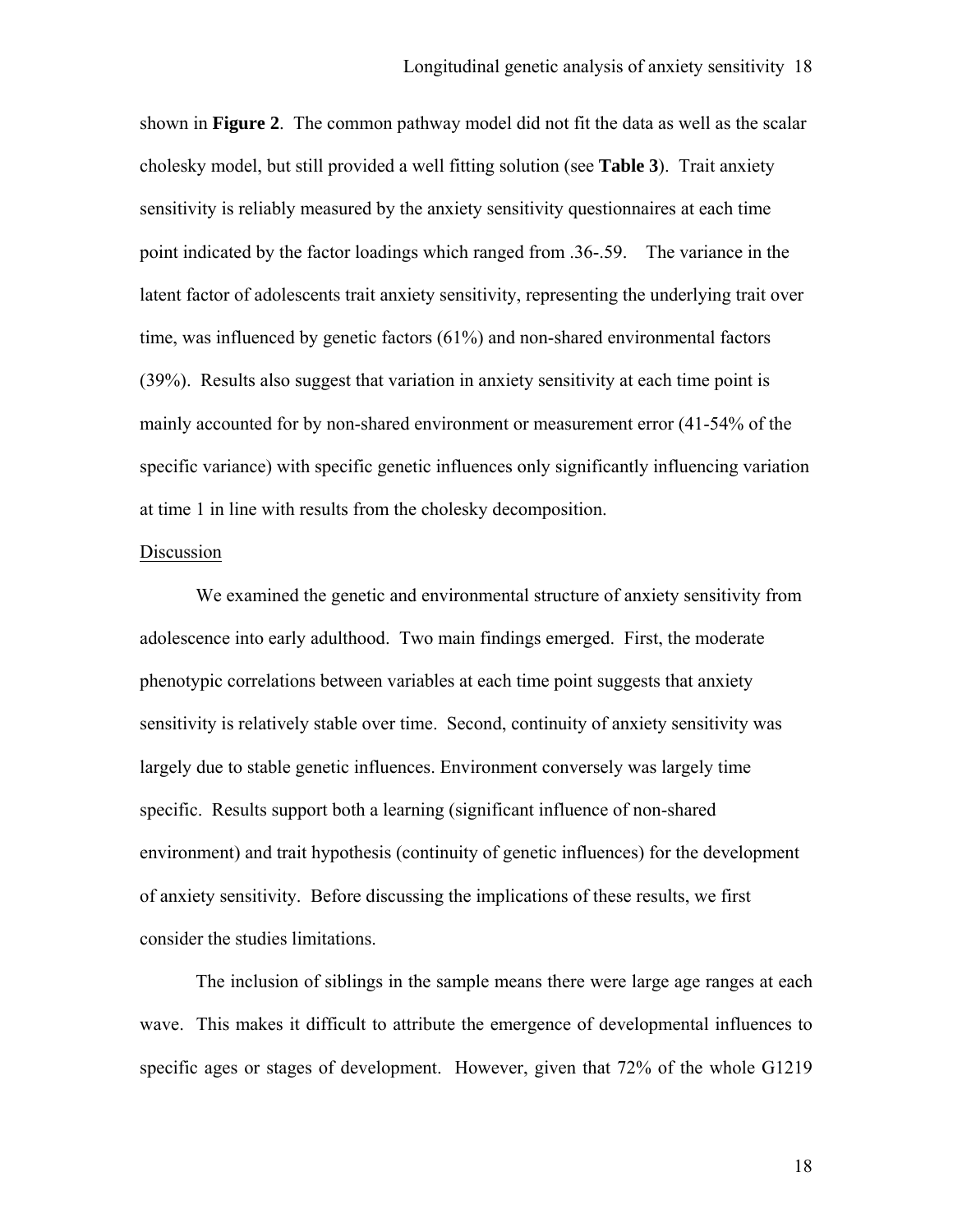sample were twins, the majority of the sample had a tighter age range. Time points were described as roughly reflecting mid adolescence, late adolescence and early adulthood, in line with the age of the majority of the sample at each wave.

A second issue concerns the use of self-report data. Analyses for the current study were conducted on data collected from questionnaires which may therefore fail to capture the intricacy of the phenotype in question. This is a necessary result of collecting a wide range of measures in such a large sample. Furthermore, as the sample spanned adolescence to young adulthood, both child and adult versions of the anxiety sensitivity index were used. The main difference between scales was in complexity of the language used for items which may imply more serious symptoms or behaviours. This may be why we observed a lower mean at time 3 than at times 1 or 2. This is an unavoidable limitation in longitudinal designs which span childhood into adulthood.

Despite our best efforts to recruit all study members for participation at all waves, there was also evidence of selective attrition. This was taken into account to some extent by using a weight which assigned greater value to those who were under-represented in the sample and less to those who were over represented.

Finally, the sample consists primarily of twins and there are limitations associated with their use. Concerns surrounding the twin methodology centre around issues including; chorionicity; the equal environments assumption; and generalizability. These limitations are likely to only have small effects in different directions, and as such, derived estimates of heritability and environmental influences should be taken as indicative rather than absolute (for a more comprehensive discussion of limitations of twin studies, see Plomin, Defries, McClearn and McGuffin, 2008).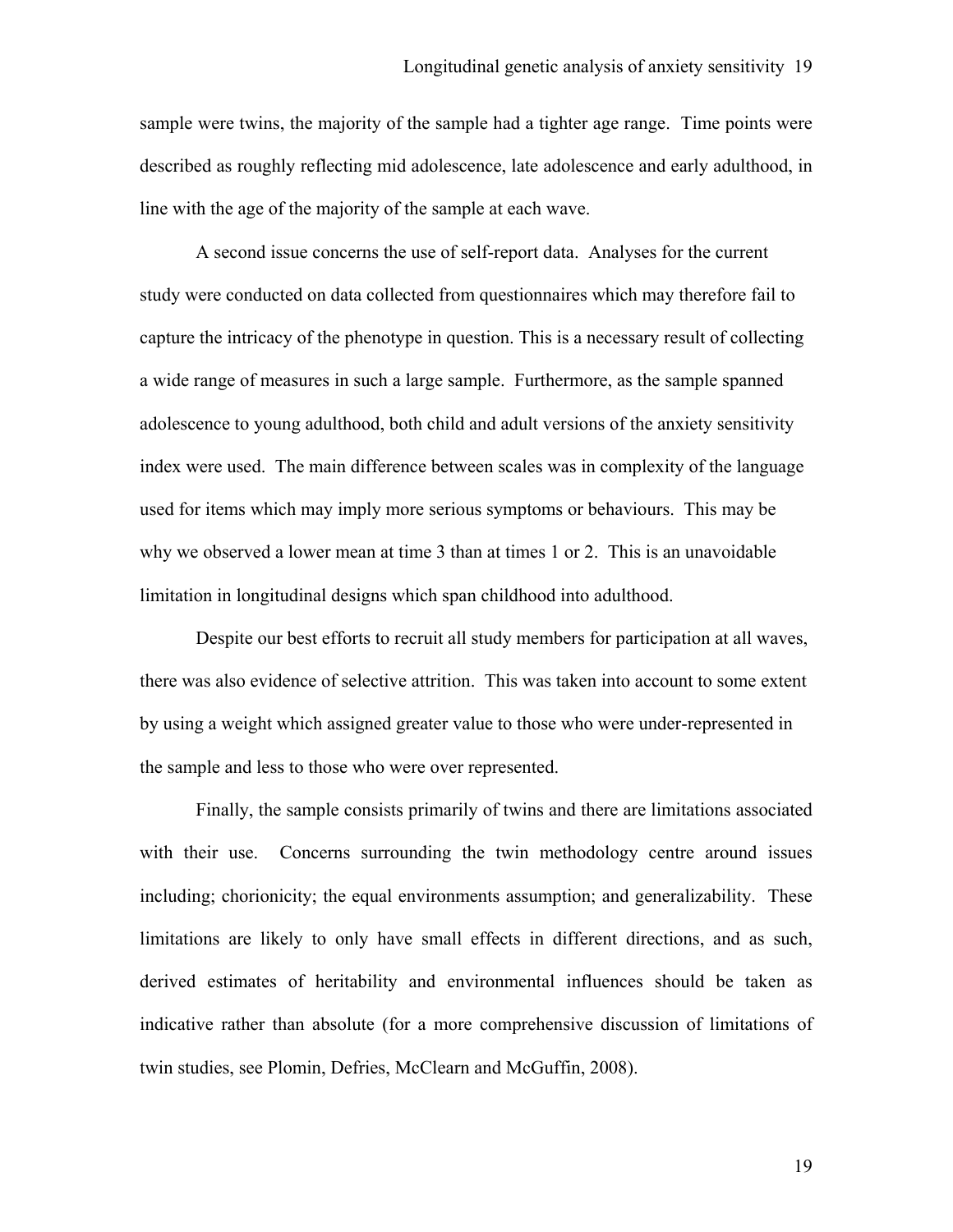In spite of these limitations, the results reported have significant implications. First, in line with other studies (Peterson & Plehn, 1999; Weems et al., 2002) we found substantial phenotypic stability of anxiety sensitivity. This makes it a good candidate to focus on in intervention studies on the prevention of disorders such as anxiety and depression (Muris et al., 2001; Weems, Hammond-Laurence, Silverman and Ferguson, 1997). Stability of anxiety sensitivity is supportive of a trait like component to the etiology of this bias.

Second, we found that anxiety sensitivity was moderately heritable at all 3 time points. Longitudinal genetic analysis provided evidence of genetic continuity with environmental specificity. This genetic architecture is in line with results from studies looking at other psychological disorders, for example depression (Lau and Eley, 2006), suggesting that cognitive biases have a similar pattern of genetic and environmental influences to the disorders with which they are associated. Our longitudinal genetic analysis has several implications.

Our finding of genetic continuity in individual measures of anxiety sensitivity and a latent factor of trait anxiety sensitivity suggests that genes are shared across development to a greater extent than they are specific. This supports the 'generalist genes hypothesis' (Eley, 1997). This hypothesis posits that genetic factors act as general influences with environmental factors resulting in specific manifestations of symptoms. Continuity of genetic influences and the overall influence of genes at each time point can be taken as support for trait theories of anxiety sensitivity.

Although we found substantial stable genetic influences, we also found that new genetic influences  $(A_{T2})$  emerged at the second time point. This could mean that while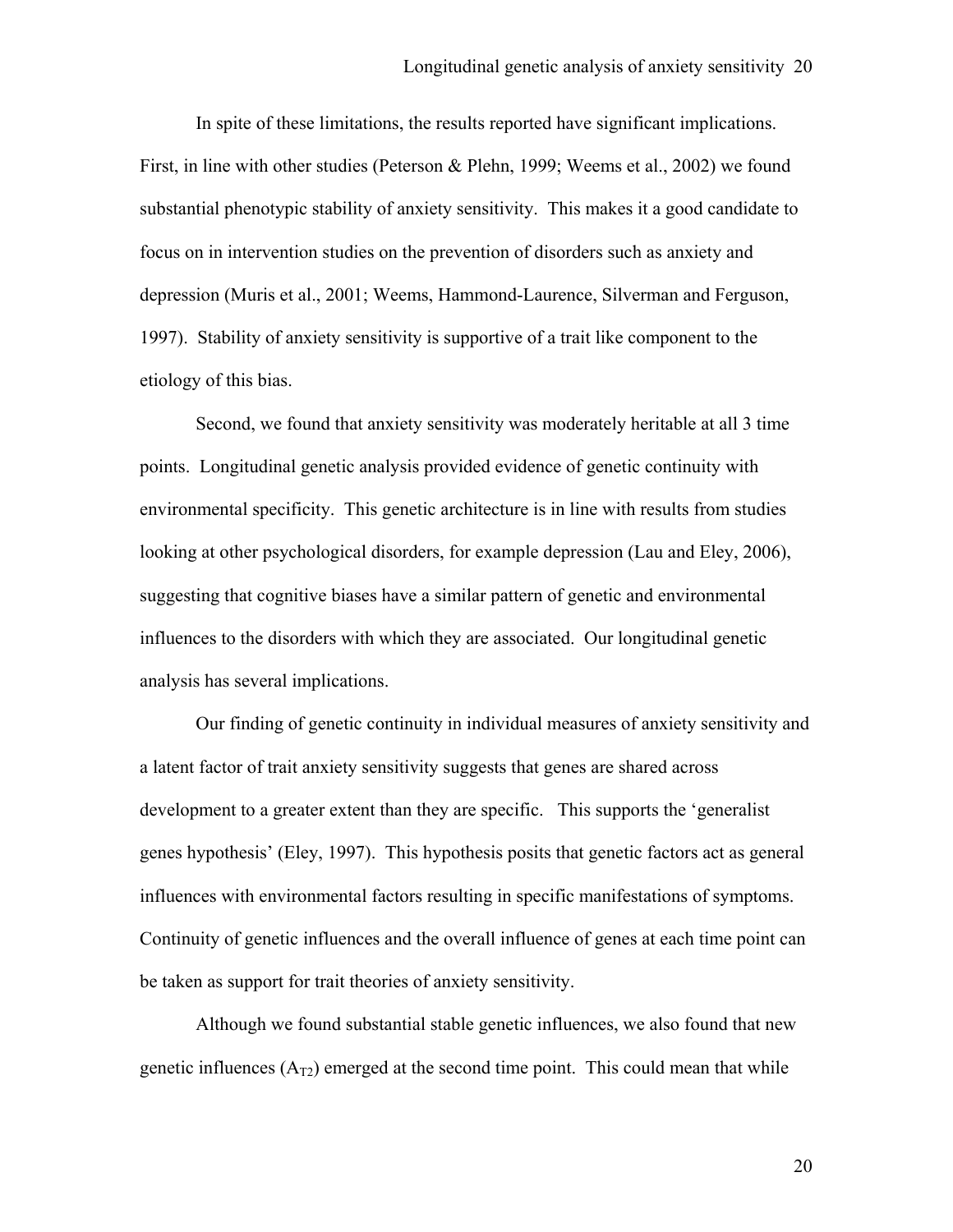our DNA sequence is stable across our life-course, the effects of certain genes may only be apparent at different stages of development, for example after the onset of puberty. Indeed, certain genes may influence anxiety sensitivity at one developmental stage and not another. These new genetic influences were equally important to those from time 1 in accounting for proportions of variance at time 3. There are several possible explanations for the genetic innovation apparent over development. It could represent new gene environment correlations (rGE) which occur as the adolescent is exposed to new experiences. rGE is based on the premise that the genes can to some extent control exposure to the environment (Plomin, DeFries and Loehlin, 1977). Alternatively, or perhaps in addition to rGE, genetic innovation might represent certain maturational steps in the brain which were not previously important but become pertinent during puberty (Pickles, Pickering, Simonoff, Silberg, Meyer and Maes, 1998). Interestingly, no new genetic influences were found by time 3 where mean age of participants was 20 years indicating that the most substantial period of genetic flux was from  $15 - 17$  years.

With respect to the study of the environment, although shared environmental influences were non-significant, non-shared environment accounted for over half of the variance in anxiety sensitivity at each time point. The importance of environmental influence is supportive of the hypothesis that learning processes are involved in the pathogenesis of anxiety sensitivity. Unlike genetic factors, however, non-shared environmental factors showed little continuity and accounted for most of what was different between measures of anxiety sensitivity over time. Many non-shared environmental influences, for example stressful life events (Goodyer, Kolvin and Gatzanis, 1987), are unlikely to be continuous, as such experiences will tend to be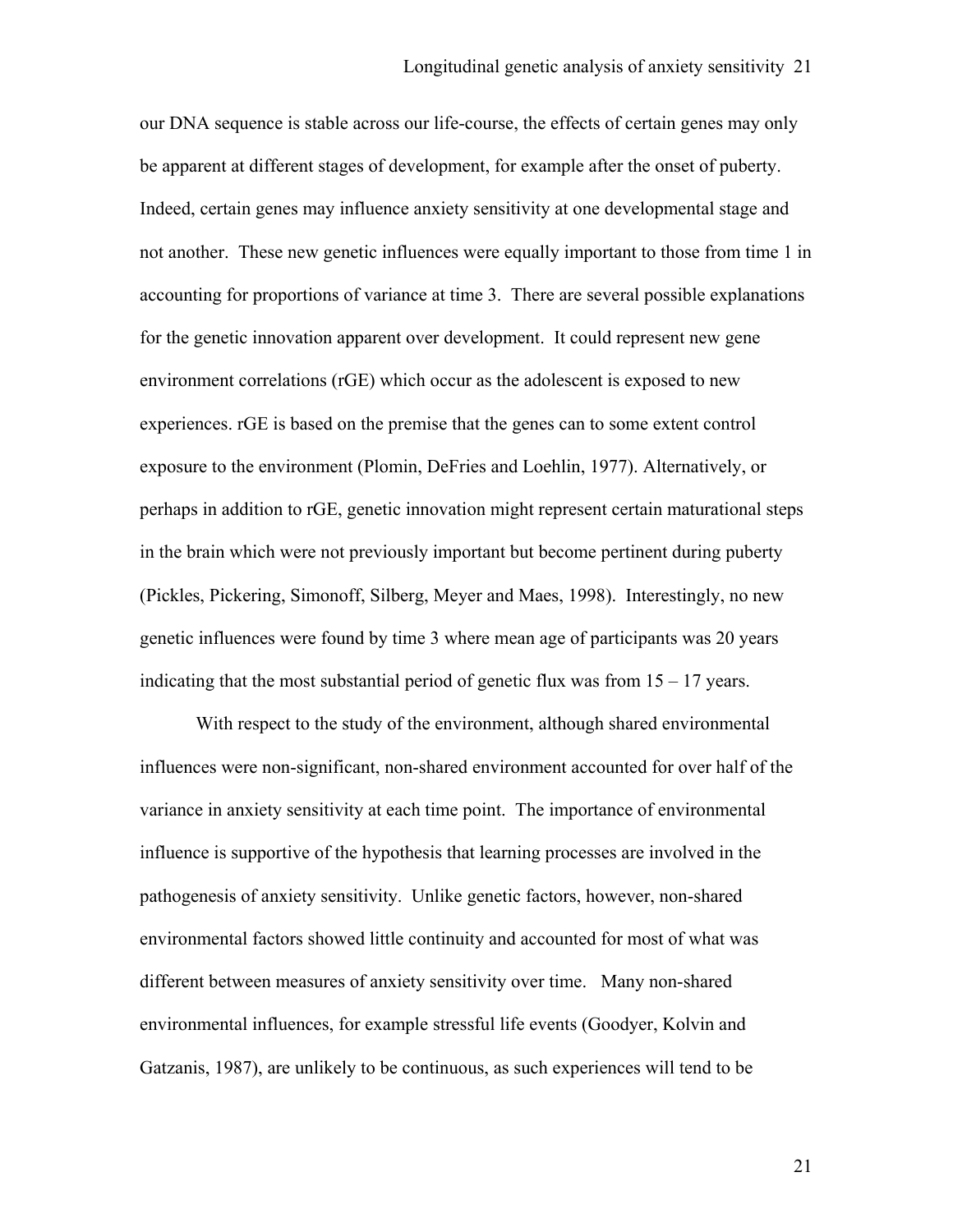relatively time-specific. Moving to a new school, for example, is likely to have only a short-lived effect, and will thus tend to influence mood for a number of months afterwards, but probably not several years later. Thus the specificity of these non-shared environmental influences is likely to reflect, in part, the varied social environments adolescents and young adults encounter as they are confronted with novel socialisation practices both in the family and in their peer group.

However, with that said, analysis of a latent factor of trait anxiety sensitivity indexing what is common and stable between measures of anxiety sensitivity over time revealed a moderate influence of non-shared environment (39%). This is a particularly interesting result and could reflect the stable way in which individuals perceive their environments through development (Turkheimer, 2000). In other words, the environment people experience over time changes, however, the ways in which individuals interpret the environment does not. This is particularly pertinent and suggests cyclical processes in the maintenance of biases such as anxiety sensitivity.

Another possibility is that the stable as well as time specific non-shared environmental influences on anxiety sensitivity are due in part to gene-environment interactions (positive interactions will be estimated in E, see Rijsdijk and Sham, 2002). Gene-environment interactions occur when environmental risks change as a function of genetic risk, or indeed vice versa when genetic risks are only expressed in the certain environments. Interestingly, previous research has found evidence to suggest that geneenvironment interactions are present in the development of anxiety sensitivity (Stein, Schork and Gelernter, 2008). Specifically, the effect of childhood maltreatment on anxiety sensitivity was found to be moderated by variation in the serotonin transporter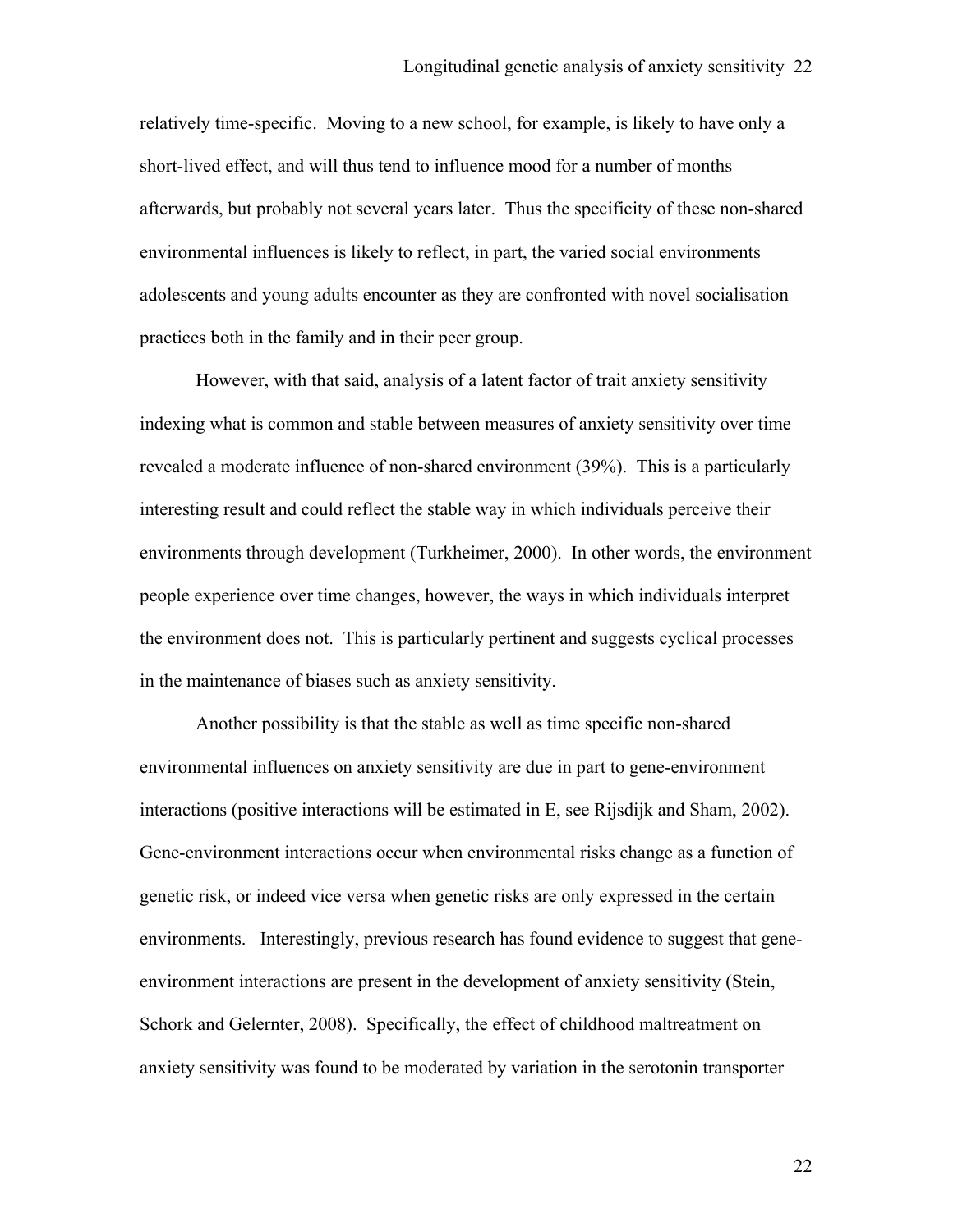gene (5HTTLPR). In other words maltreatment in childhood has an effect on anxiety sensitivity in individuals who also possess genetic risk for such biases.

 Given the involvement of anxiety sensitivity in disorders such as anxiety and depression and the recent evidence suggesting the importance of it in the maintenance of anxiety symptoms it is important to understand the developmental architecture of this cognitive bias. With regards to the question of whether anxiety sensitivity is inherent to the individual or largely developed through learning, our results can be interpreted as providing evidence for both. The high genetic continuity seen over this period of study can be taken as evidence of an underlying sensitivity to anxiety. However, the large influence of non-shared environment at each time point and evidence of a modest stable environmental component on trait anxiety sensitivity suggests that learning experiences are also central to its development. Our results are in line with previous studies into anxiety which demonstrated that genetic effects are developmentally stable (Kendler, Gardner, Annas and Lichtenstein, 2008a; Lau and Eley, 2006) with environmental influences tending to be developmentally specific with little continuity over time – largely accounting for the change in symptoms.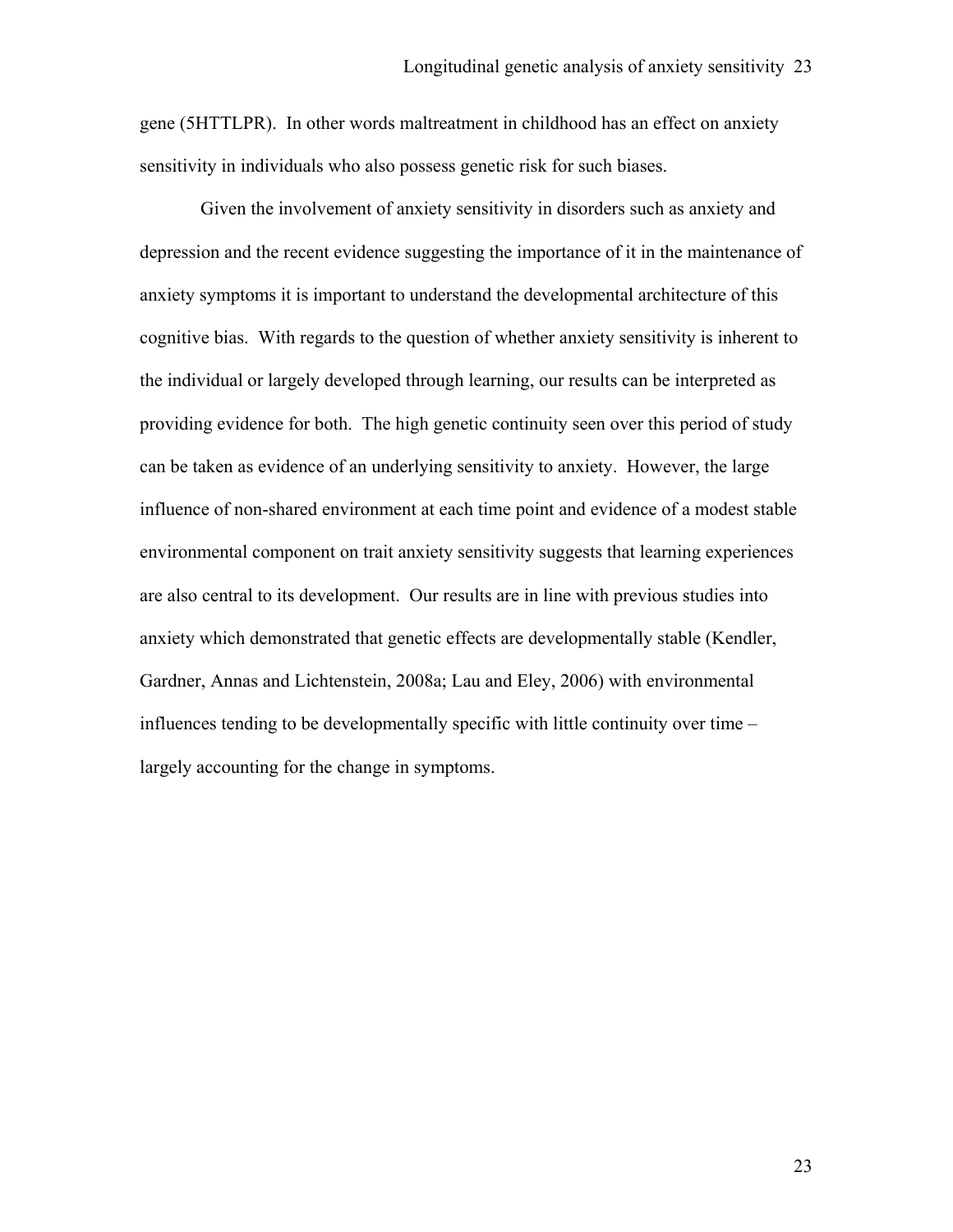## **Acknowledgments**

The G1219 study was supported by the W T Grant Foundation, the University of London Central Research fund and a Medical Research Council Training Fellowship and Career Development Award to Thalia Eley. The G1219 study is currently supported by a research grant from the UK Economic and Social Research Council (RES-000-22-2206) and a grant from the Institute of Social Psychiatry to Alice Gregory who is currently supported by a Leverhulme Research Fellowship. Helena Zavos is supported by a Medical Research Council doctoral studentship. The authors declare no conflicts of interests. We thank the families for their participation as well as numerous staff and students from the Social Genetic Developmental Psychiatry Centre, Institute of Psychiatry, London and Goldsmiths, University of London.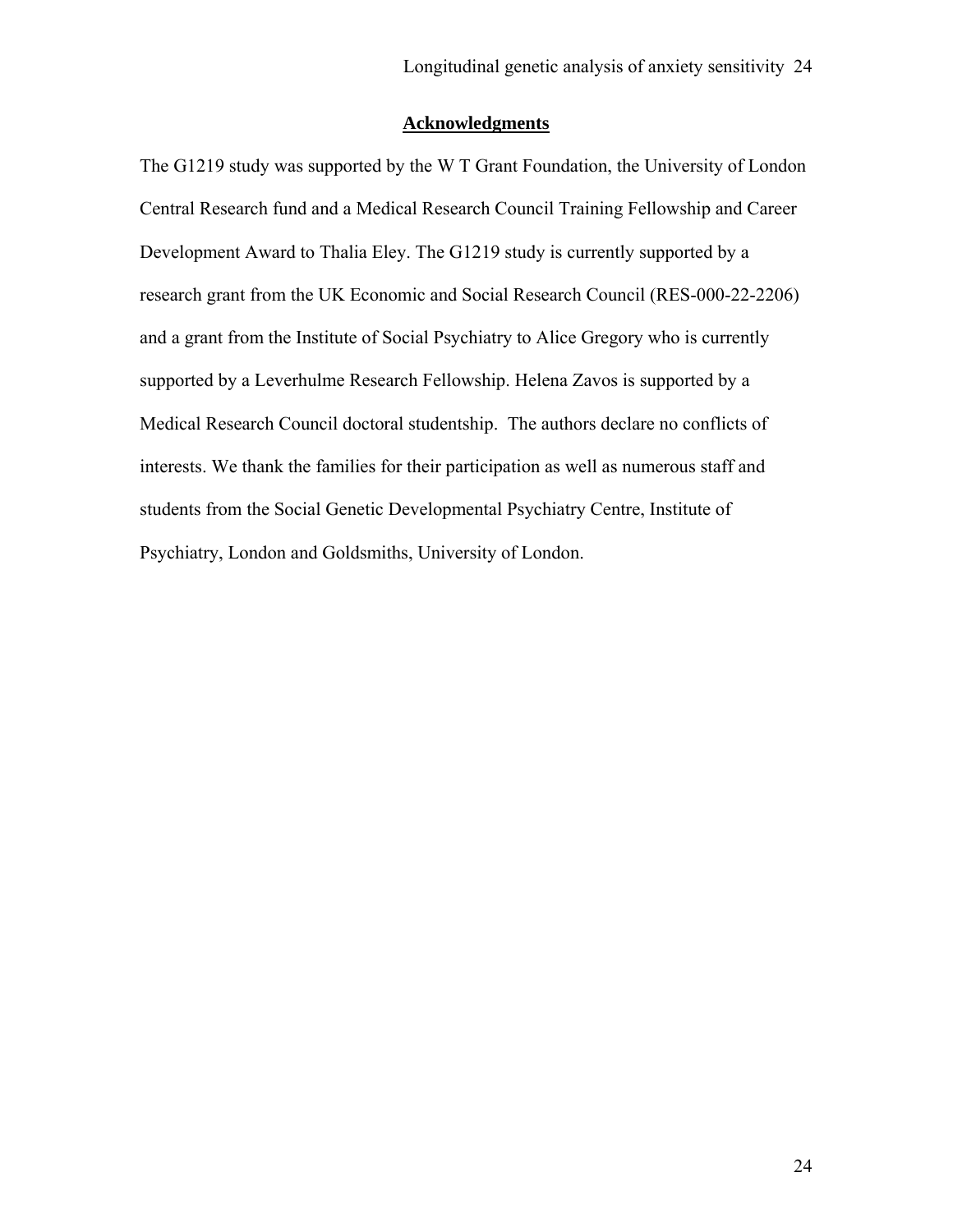## References

- Barlow, D.H., Chorpita, B.F., Turovsky, J., 1996. Fear, panic, anxiety, and disorders of emotion. Nebraska Symposium on Motivation 43, 251-328.
- BenÃtez, C.I.P., Shea, M.T., Raffa, S., Rende, R., Dyck, I.R., Ramsawh, H.J., Edelen, M.O., Keller, M.B., 2009. Anxiety sensitivity as a predictor of the clincal course of panic disorder: A 1-year follow-up study. Depression and Anxiety 26, 335-342.
- Cohen, D.J., Dibble, E., Grawe, J.M., Pollin, W., 1975. Reliably separating identical from fraternal twins. Archives of General Psychiatry 32, 1371-1375.
- Cox, B.J., Parker, J.D., Swinson, R.P., 1996. Anxiety sensitivity: confirmatory evidence for a multidimensional construct. Behaviour Research and Therapy 34, 591-598.
- Curran, S., Rijsdijk, F., Martin, N., Marusic, K., Asherson, P., Taylor, E., Sham, P., 2003. CHIP: Defining a dimension of the vulnerability to attention deficit hyperactivity disorder (ADHD) using sibling and individual data of children in a communitybased sample. American Journal of Medical Genetics Part B: Neuropsychiatric Genetics 119B, 86-97.
- Eaves, L.J., Silberg, J.L., 2008. Developmental-genetic effects on level and change in childhood fears of twins during adolescence. Journal of Child Psychology and Psychiatry, and Allied Disciplines 49, 1201-1210.
- Eley, T.C., 1997. General Genes: A New Theme in Developmental Psychopathology. Current Directions in Psychological Science 6, 90-95.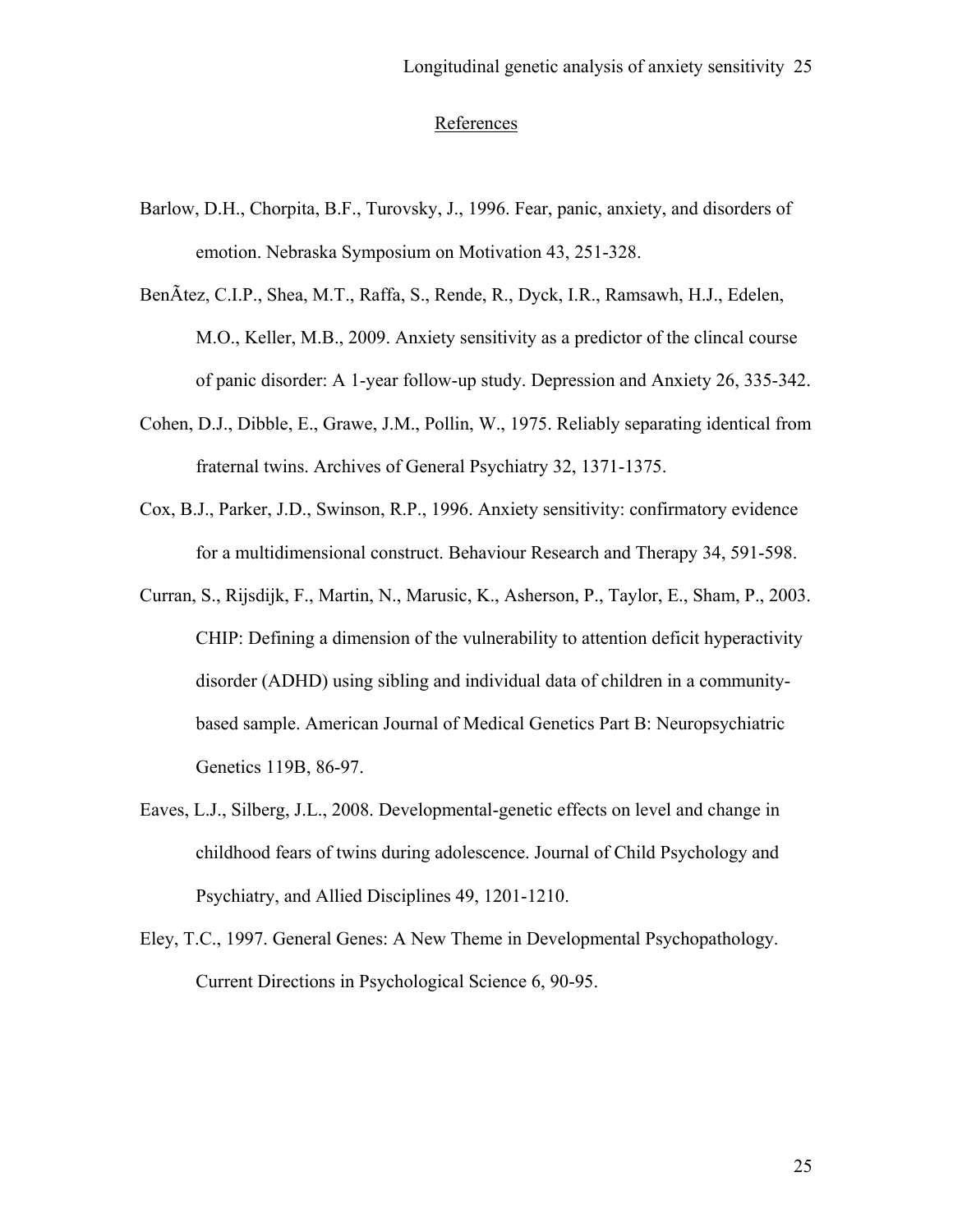- Eley, T.C., Gregory, A.M., Clark, D.M., Ehlers, A., 2007. Feeling anxious: a twin study of panic/somatic ratings, anxiety sensitivity and heartbeat perception in children. Journal of Child Psychology and Psychiatry 48, 1184-1191.
- Goodyer, I.M., Kolvin, I., Gatzanis, S., 1987. The impact of recent undesirable life events on psychiatric disorders in childhood and adolescence. British Journal of Psychiatry 151, 179-184.
- Kendler, K.S., Gardner, C.O., Annas, P., Lichtenstein, P., 2008a. The development of fears from early adolesence to young adulthood: a multivariate study. Psychological Medicine 38, 1759-1769.
- Kendler, K.S., Gardner, C.O., Annas, P., Neale, M.C., Eaves, L.J., Lichtenstein, P., 2008b. A longitudinal twin study of fears from middle childhood to early adulthood: evidence for a developmentally dynamic genome. Archives of General Psychiatry, 421-429.
- Kendler, K.S., Gardner, C.O., Lichtenstein, P., 2008c. A developmental twin study of symptoms of anxiety and depression: evidence for genetic innovation and attenuation. Psychological Medicine 38, 1567-1575.
- Lau, J.Y., Eley, T.C., 2006. Changes in genetic and environmental influences on depressive symptoms across adolescence and young adulthood. British Journal of Psychiatry 189, 422-427.
- Maller, R.G., Reiss, S., 1992. Anxiety sensitivity in 1984 and panic attacks in 1987. Journal of Anxiety Disorders 6, 241-247.
- McGue, M., Bouchard, T.J., Jr., 1984. Adjustment of twin data for the effects of age and sex. Behaviour Genetics 14, 325-343.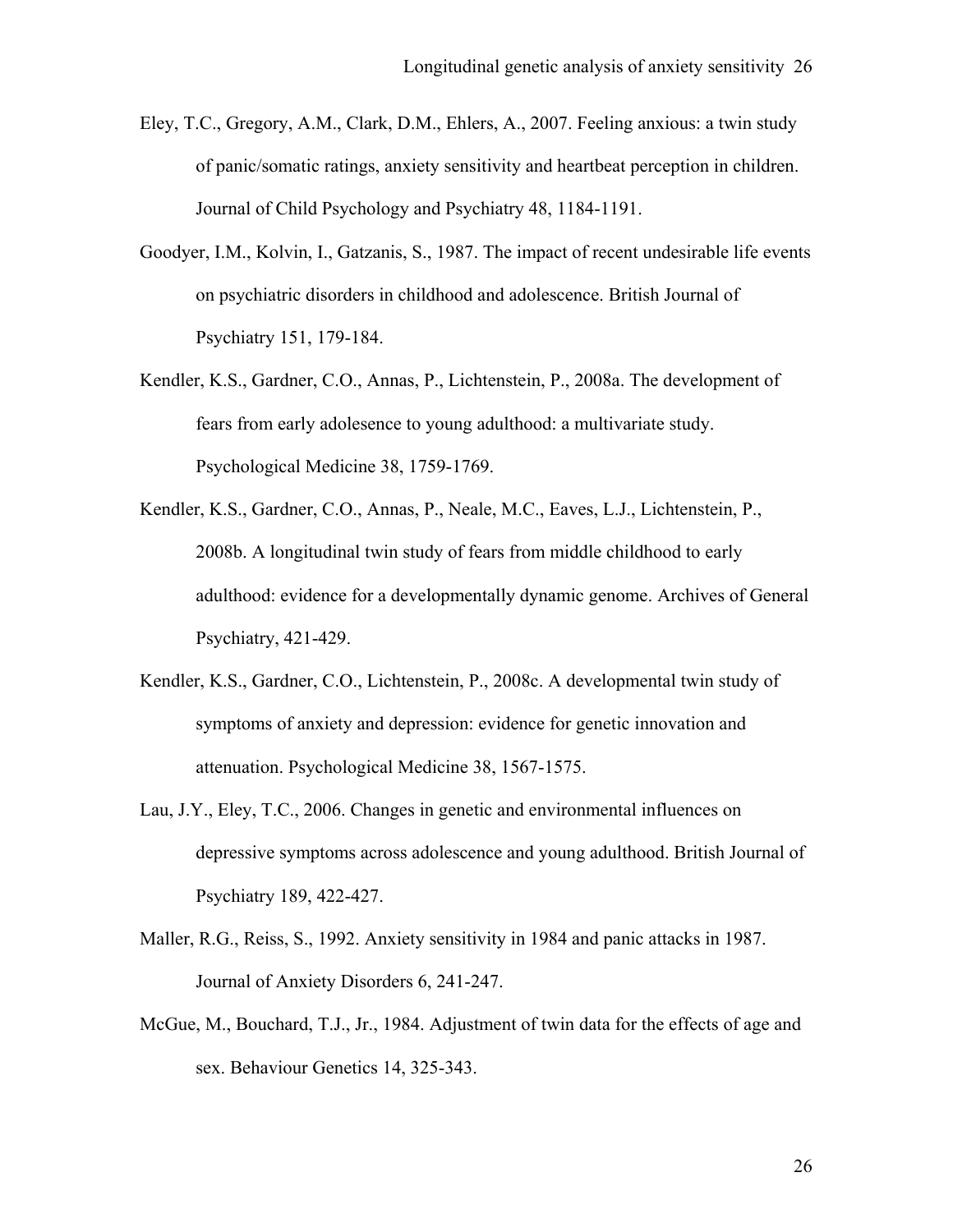- McLaughlin, K.A., Hatzenbuehler, M.L., 2009. Stressful life events, anxiety sensitivity, and internalizing symptoms in adolescents. Journal of Abnormal Psychology 118, 659-669.
- McNally, R., J., 1994. Panic Disorder: A critical analysis. New York: Guilford Press, 43- 74.
- Meltzer, H., Gatward, R., Goodman, R., Ford, T., 2000. Mental health of children and adolescents in Great Britain. The Stationery Office: London.
- Muris, P., Schmidt, H., Merckelbach, H., Schouten, E., 2001. Anxiety sensitivity in adolescents: factor structure and relationships to trait anxiety and symptoms of anxiety disorders and depression. Behaviour Research and Therapy 39, 89-100.
- Neale, M.C., Harvey, E., Maes, H.H., Sullivan, P.F., Kendler, K.S., 2006. Extensions to the modeling of initiation and progression: applications to substance use and abuse. Behavior Genetics 36, 507-524.
- Peterson & Plehn, P., R. A., & Plehn, K. (1999). Measuring anxiety sensitivity. In: S. Taylor (Ed.), Anxiety sensitivity: theory, research, and treatment of the fear of anxiety. Hillsdale, NY: Lawrence Erlbaum Associates, Publishers., 1999. Measuring anxiety sensitivity. In: S. Taylor (Ed.), Anxiety sensitivity: theory, research, and treatment of the fear of anxiety Hillsdale, NY: Lawrence Erlbaum Associates, Publishers.
- Peterson, R., A., , Reiss, S., 1987. Anxiety Sensitivity Index manual, International Diagnostics Systems. Palos Heights, IL.
- Pickles, A., Pickering, K., Simonoff, E., Silberg, J., Meyer, J., Maes, H., 1998. Genetic "clocks" and "soft" events: a twin model for pubertal development and other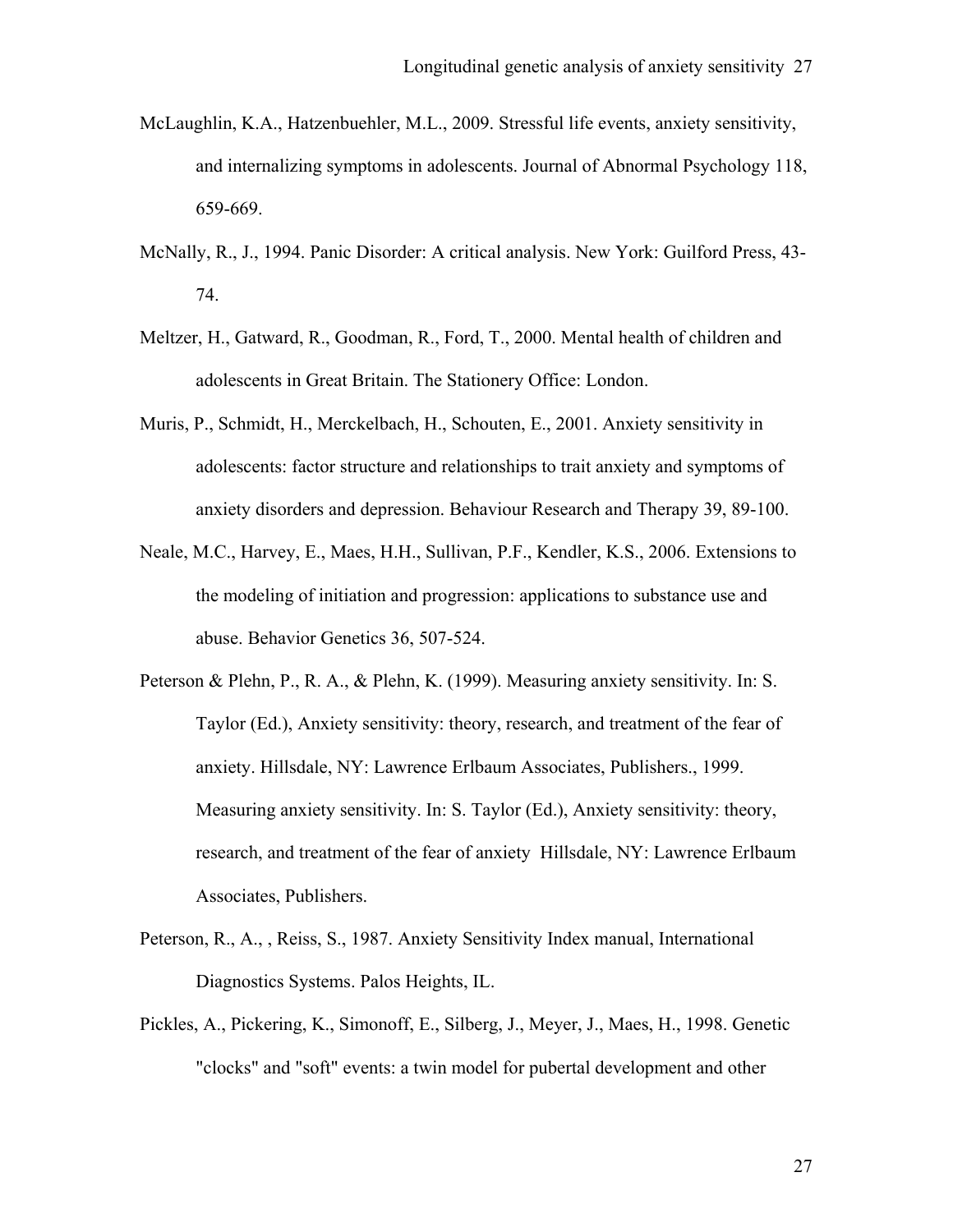recalled sequences of developmental milestones, transitions, or ages at onset. Behavior Genetics 28, 243-253.

- Plehn, K., Peterson, R.A., 2002. Anxiety sensitivity as a predictor of the development of panic symptoms, panic attacks, and panic disorder: a prospective study. Journal of Anxiety Disorders 16, 455-474.
- Plomin, R., DeFries, J.C., Loehlin, J.C., 1977. Genotype-environment interaction and correlation in the analysis of human behavior. Psychological Bulletin 84, 309-322.
- Plomin, R., Defries, J.C., McClearn, G.E., McGuffin, P., 2008. Behavioural Genetics. Fifth Edition. Worth Publishers: New York.
- Pollock, R.A., Carter, A.S., Avenevoli, S., Dierker, L.C., Chazan-Cohen, R., Merikangas, K.R., 2002. Anxiety sensitivity in adolescents at risk for psychopathology. Journal of Clinical Child and Adolescent Psychology 31, 343-353.
- Price, T.S., Freeman, B., Craig, I., Petrill, S.A., Ebersole, L., Plomin, R., 2000. Infant zygosity can be assigned by parental report questionnaire data. Twin Research 3, 129-133.
- Reiss, S., Havercamp, S., 1996. The sensitivity theory of motivation: implications for psychopathology. Behaviour Research and Therapy 34, 621-632.
- Reiss, S., Peterson, R.A., Gursky, D.M., McNally, R.J., 1986. Anxiety sensitivity, anxiety frequency and the prediction of fearfulness. Behaviour Research and Therapy 24, 1-8.
- Reiss, S., Silverman, W.K., Weems, C.F., 2001. Anxiety sensitivity. In M. W. Vasey &; M. R. Dadds (Eds.), The developmental psychopathology of anxiety. London: Oxford University Press.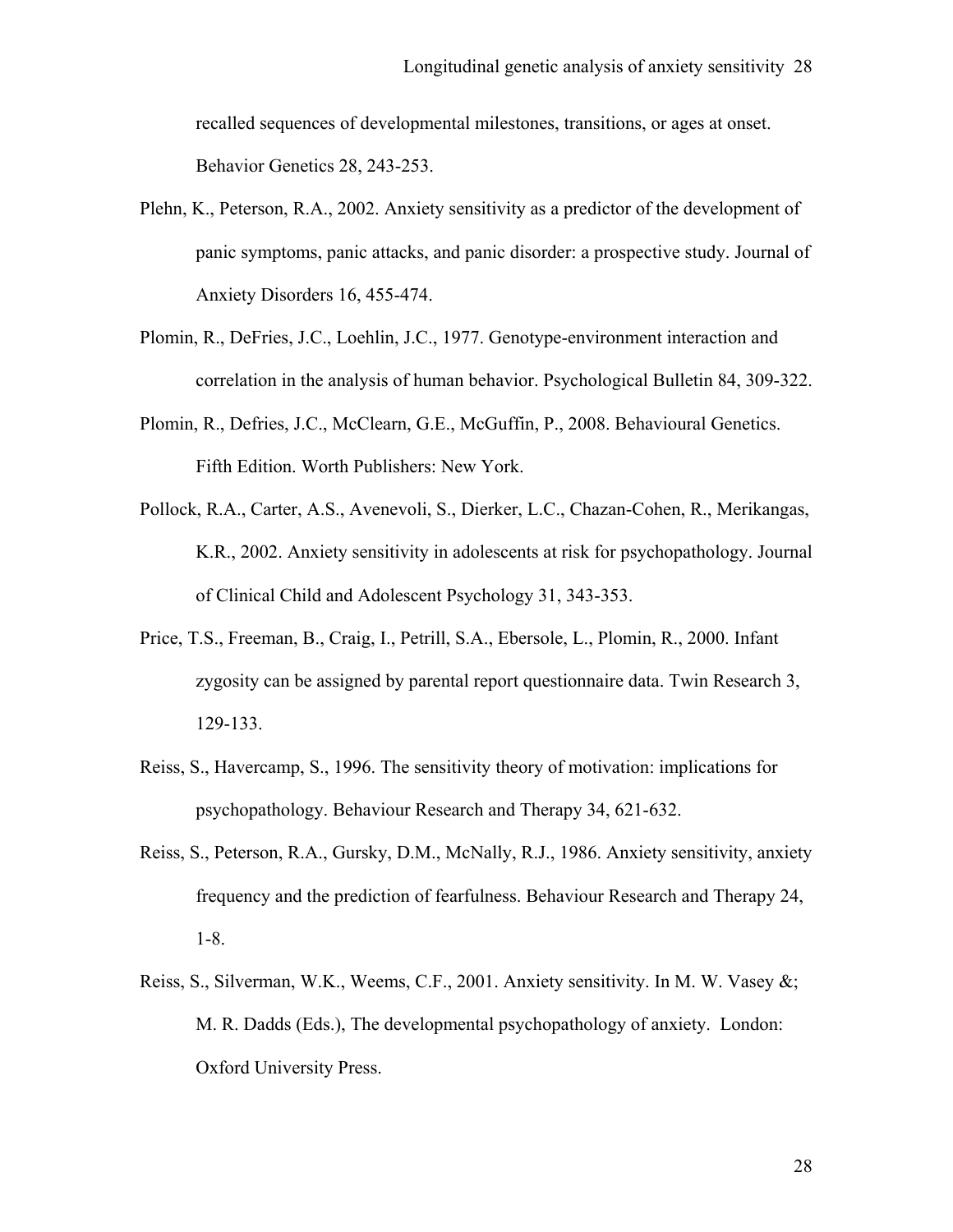- Rijsdijk, F.V., Sham, P.C., 2002. Analytic approaches to twin data using structural equation models. Briefings in Bioinformatics 3, 119-133.
- Schmidt, N.B., Keough, M.E., Mitchell, M.A., Reynolds, E.K., MacPherson, L., Zvolensky, M.J., Lejuez, C.W., 2010. Anxiety sensitivity: Prospective prediction of anxiety among early adolescents. Journal of Anxiety Disorders 24, 503-508.
- Schmidt, N.B., Lerew, D.R., Jackson, R.J., 1997. The role of anxiety sensitivity in the pathogenesis of panic: prospective evaluation of spontaneous panic attacks during acute stress. Journal of Abnormal Psychology 106, 355-364.
- Schmidt, N.B., Lerew, D.R., Joiner, T.E., Jr., 2000. Prospective evaluation of the etiology of anxiety sensitivity: test of a scar model. Behaviour Research and Therapy 38, 1083-1095.
- Schmidt, N.B., Mallott, M., 2006. Evaluating anxiety sensitivity and other fundamental sensitivities predicting anxiety symptoms and fearful responding to a biological challenge. Behaviour Research and Therapy 44, 1681-1688.
- Silverman, W.K., Fleisig, W., Rabian, B., Peterson, R.A., 1991. Childhood Anxiety Sensitivity Index. Journal of Clinical Child Psychology 20, 162 - 168.
- Stein, M.B., Jang, K.L., Livesley, W.J., 1999. Heritability of anxiety sensitivity: a twin study. The American Journal of Psychiatry 156, 246-251.
- Stein, M.B., Schork, N.J., Gelernter, J., 2008. Gene-by-environment (serotonin transporter and childhood maltreatment) interaction for anxiety sensitivity, an intermediate phenotype for anxiety disorders. Neuropsychopharmacology 33, 312-319.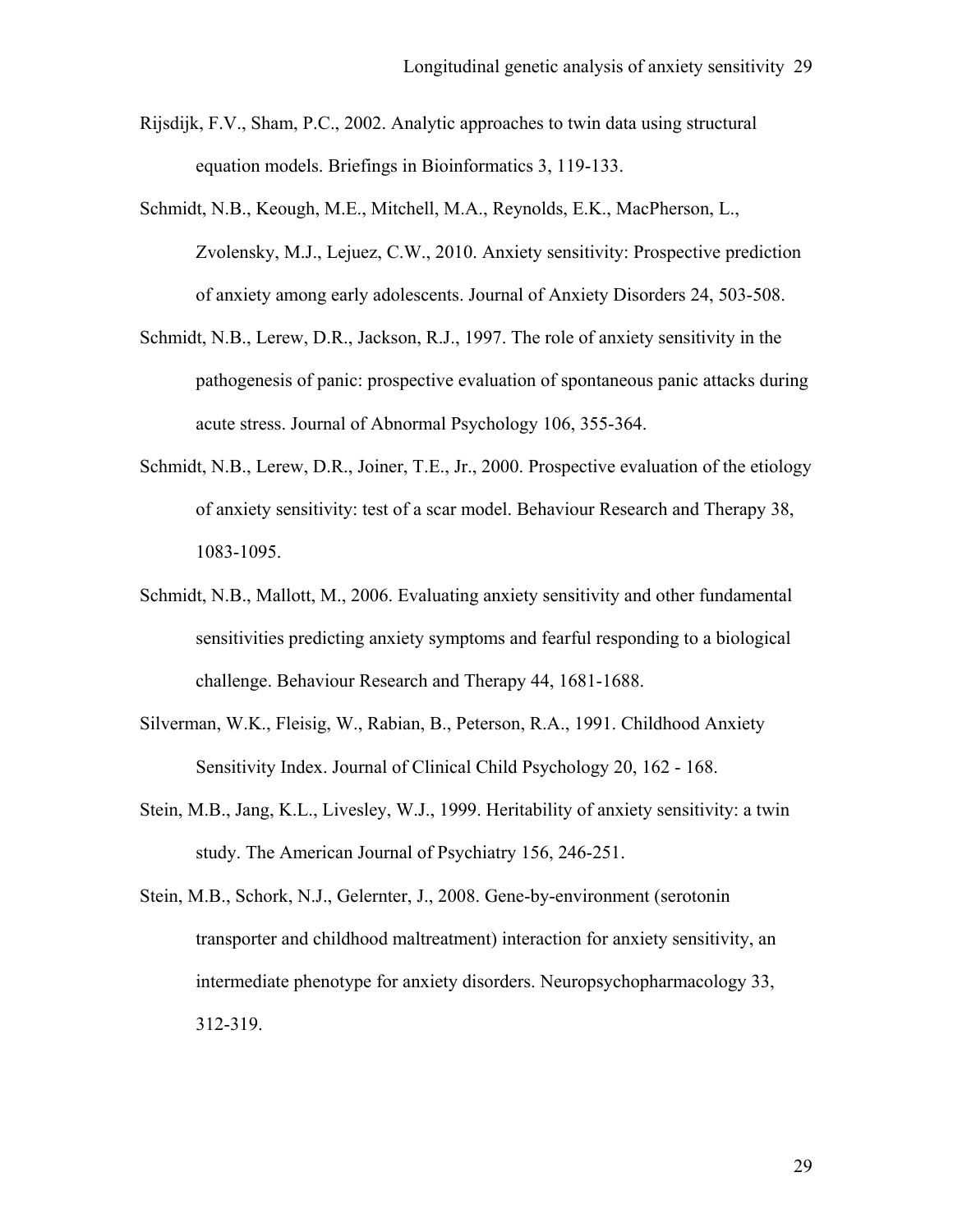- Taylor, S., 1996. Nature and measurement of anxiety sensitivity: Reply to Lilienfeld, Turner, and Jacob (1996). Journal of Anxiety Disorders 10 425–451.
- Turkheimer, E., 2000. Three Laws of Behaviour Genetics and What They Mean. Current Directions in Psychological Science 5, 160-164.
- Wagenmakers, E.J., Farrell, S., 2004. AIC model selection using Akaike weights. Psychonomic Bulletin and Review 11, 192-196.
- Weems, C.F., Hammond-Laurence, K., Silverman, W.K., Ferguson, C., 1997. The relation between anxiety sensitivity and depression in children and adolescents referred for anxiety. Behaviour Research and Therapy 35, 961-966.
- Weems, C.F., Hammond-Laurence, K., Silverman, W.K., Ginsburg, G.S., 1998. Testing the utility of the anxiety sensitivity construct in children and adolescents referred for anxiety disorders. Journal of Clinical Child Psychology 27, 69-77.
- Weems, C.F., Hayward, C., Killen, J., Taylor, C.B., 2002. A longitudinal investigation of anxiety sensitivity in adolescence. Journal of Abnormal Psychology 111, 471-477.
- Wright, K.D., Asmundson, G.J.G., McCreary, D.R., Stewart, S.H., McLaughlin, E., Comeau, M.N., Walsh, T.M., 2009. Confirmatory factor analysis of the Childhood Anxiety Sensitivity Index: A gender comparison. Cognitive Behaviour Therapy.39, pp.
- Zavos, H.M., Rijsdijk, F.V., Gregory, A.M., Eley, T.C., 2010. Genetic influences on the cognitive biases associated with anxiety and depression symptoms in adolescents. Jounral of Affective Disorders 124, 45-53.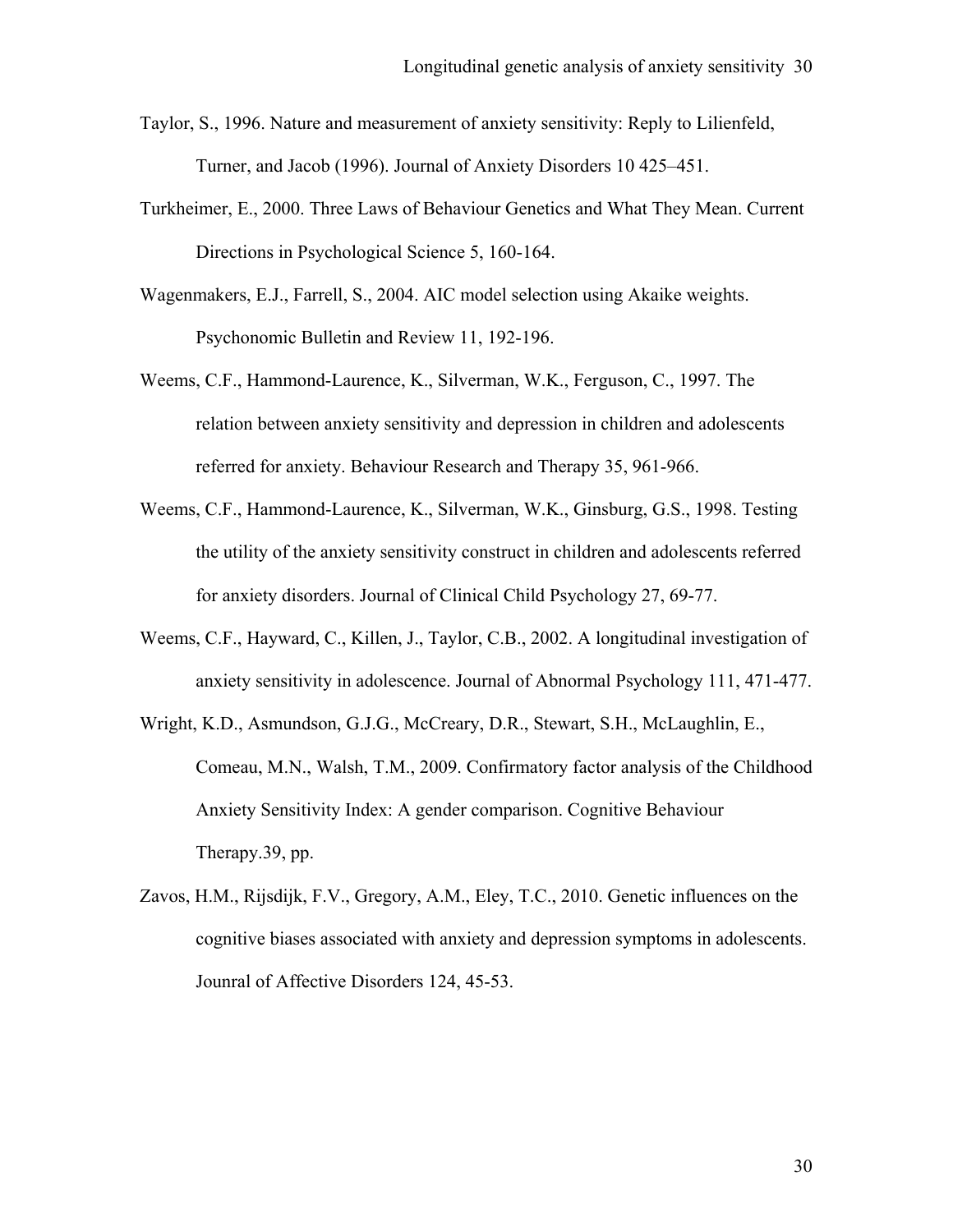**Acknowledgments:** The G1219 study was supported by the W T Grant Foundation, the University of London Central Research fund and a Medical Research Council Training Fellowship and Career Development Award to Thalia Eley. Wave 4 of the G1219 study was supported by a research grant from the UK Economic and Social Research Council (RES-000-22-2206) and a grant from the Institute of Social Psychiatry to Alice Gregory who is currently supported by a Leverhulme Research Fellowship. Helena Zavos is supported by a Medical Research Council doctoral studentship. The authors declare no conflicts of interests. We thank the families for their participation as well as numerous staff and students from the Social Genetic Developmental Psychiatry Centre, Institute of Psychiatry, London and Goldsmiths, University of London.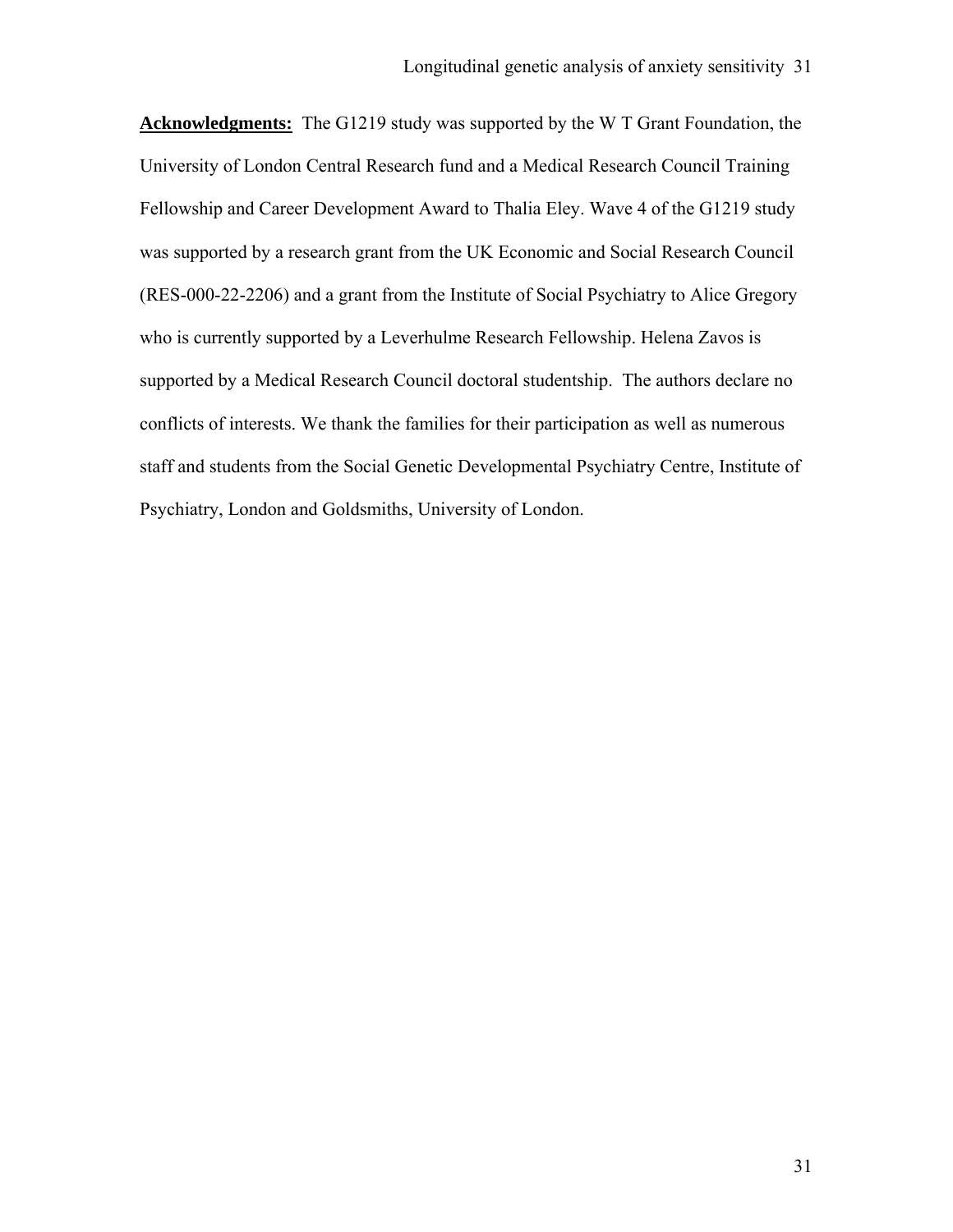Table 1. Phenotypic correlations & descriptive statistics for anxiety sensitivity (times 1 to 3).

| <b>Anxiety</b>     | Correlations |              |                |                |          |  |  |  |
|--------------------|--------------|--------------|----------------|----------------|----------|--|--|--|
| <b>Sensitivity</b> | N            | Mean $(SD)$  | Time 1         | Time 2         | Time 3   |  |  |  |
|                    |              |              | (CI 95%)       | (CI 95%)       | (CI 95%) |  |  |  |
| Time 1             | 2630         | 28.73 (5.55) |                |                |          |  |  |  |
| Time 2             | 1586         | 25.65(5.71)  | $.47(.43-.51)$ |                |          |  |  |  |
| Time 3             | 1548         | 15.52(9.41)  | $.37(.33-.42)$ | $.48(.44-.52)$ |          |  |  |  |

Note. N, number of individuals, SD, Standard Deviation; CI, Confidence intervals. The CASI was used at time 1 and 2 whereas the ASI was used at time 3 .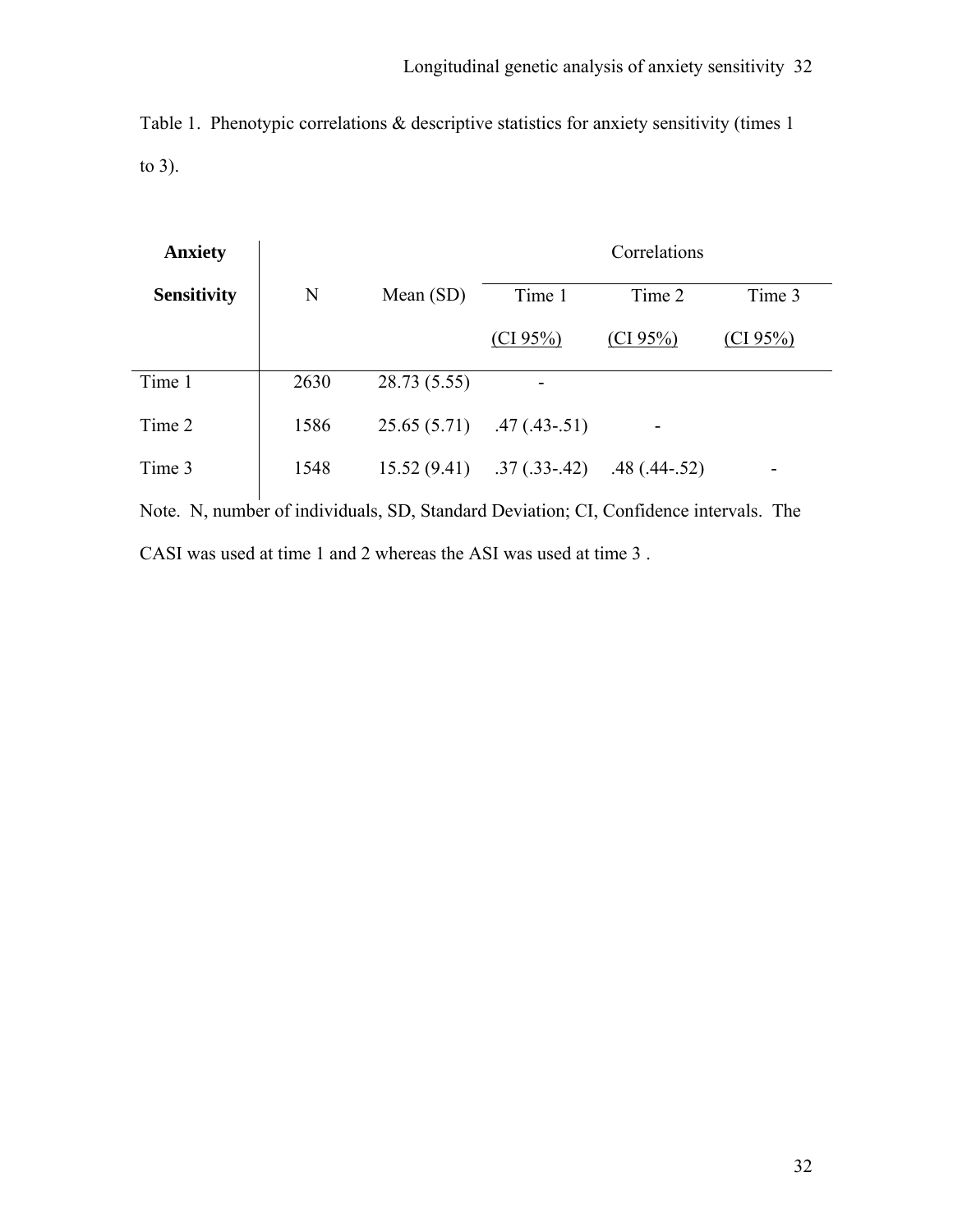Table 2. Within-pair twin and sibling correlations  $\&$  univariate estimates for anxiety sensitivity at times 1 to 3 (with 95% confidence intervals).

| Within-pair twin and sibling correlations |                                     |                                |                   |  |  |  |  |  |  |
|-------------------------------------------|-------------------------------------|--------------------------------|-------------------|--|--|--|--|--|--|
|                                           | Time 1                              | Time 2                         | Time 3            |  |  |  |  |  |  |
| <b>MZ</b> Males                           | $.40(.26-.51)$                      | $.36(.19-.50)$                 | $.48$ $(.32-.61)$ |  |  |  |  |  |  |
| DZ Males                                  | $.14(-0.04-0.30)$                   | $.24(.04-.41)$                 | $.17(-08-.39)$    |  |  |  |  |  |  |
| <b>MZ</b> Females                         | $.48(.37-.57)$                      | $.26(.11-.40)$                 | $.37(.20-.51)$    |  |  |  |  |  |  |
| DZ/Sibling Females                        | $.26(.14-.36)$                      | $.33$ $(.17-.46)$              |                   |  |  |  |  |  |  |
| DZ/Sibling Opp-sex                        | $.24(.14-.32)$<br>$.08(-0.05-0.21)$ |                                | $.08(-04-20)$     |  |  |  |  |  |  |
| Univariate results                        |                                     |                                |                   |  |  |  |  |  |  |
| $\mathsf{A}$                              | $.46(.26-.52)*$                     | $.33(.23-.42)^*$               | $36(.18-.46)$     |  |  |  |  |  |  |
| E                                         | $.54$ (.48-.62) <sup>*</sup>        | $.67$ $(.58-.77)$ <sup>*</sup> | $64(.54-.74)$     |  |  |  |  |  |  |

Note. DZ and sibling correlations were equated after testing for any significant

differences. MZ, monozygotic twins; DZ, Dizygotic twins; DZ Opp-sex, DZ opposite sex

twins; A, Additive genetic effects; E, Non-shared Environmental effects

\* Results previously reported (see Zavos et al., 2010)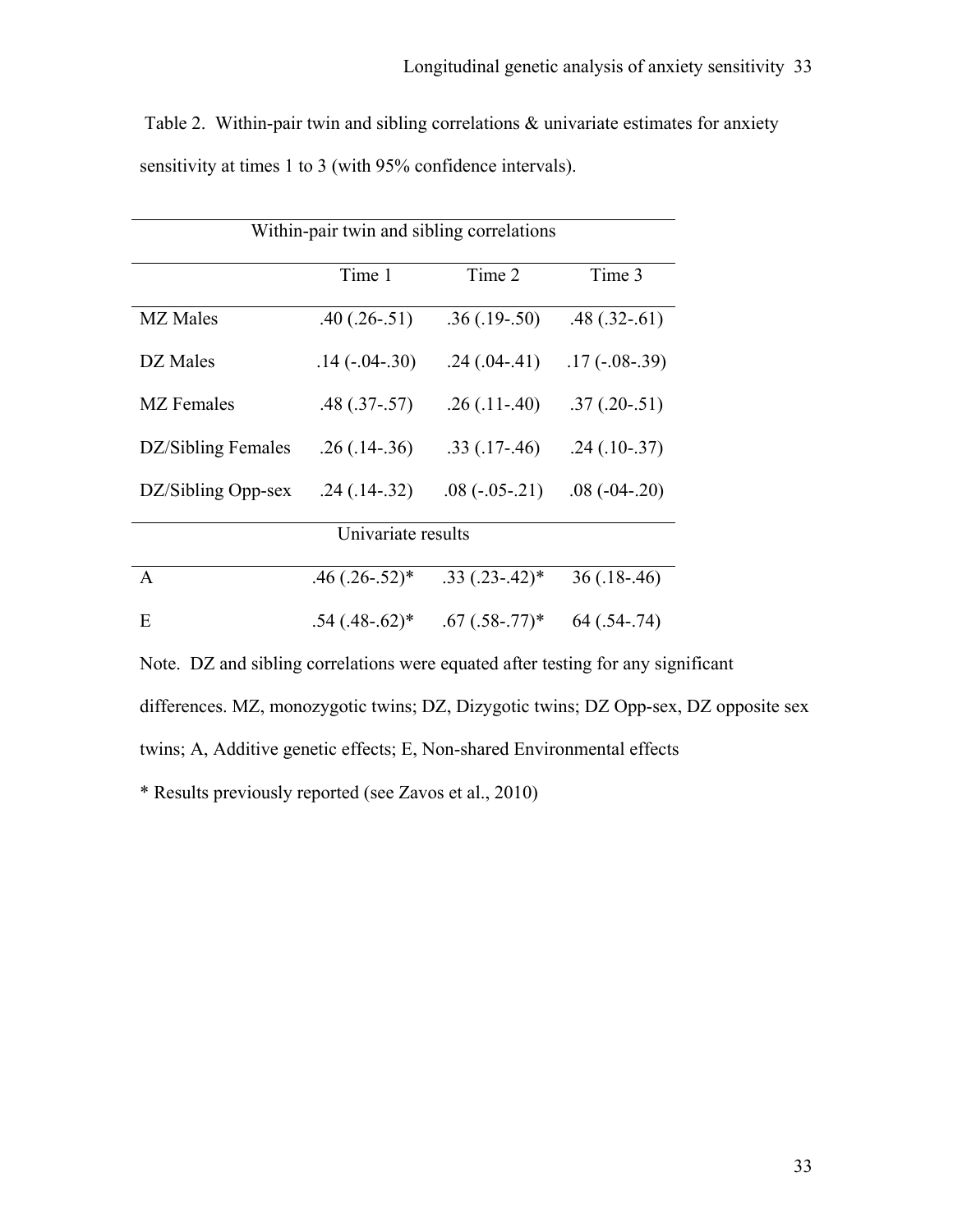## Table 3. Model fits for multivariate analysis

| Model                  | $-211$                                    | Df       | $\chi^2$ | df  | $\mathbf{p}$ | <b>AIC</b>        | $\Delta\chi^2$ | $\Delta df$ p |                | <b>Comparison Model</b> |
|------------------------|-------------------------------------------|----------|----------|-----|--------------|-------------------|----------------|---------------|----------------|-------------------------|
| 1. Saturated           | 12458.18                                  | $5222 -$ |          |     |              |                   |                |               |                |                         |
| Cholesky Decomposition |                                           |          |          |     |              |                   |                |               |                |                         |
| 2. ACE Scalar          | 12675.852 5411                            |          | 217.672  | 189 | 0.074        | $-160.328$        |                |               |                |                         |
| 3. AE Scalar           | 12677.608 5417 219.428 195 0.110 -170.572 |          |          |     |              |                   | 1.756 6        |               | $0.94$ 2       |                         |
| 4. ADE Scalar          | 12673.304                                 | 5411     | 215.124  | 189 | 0.093        | $-162.876$        |                |               |                |                         |
| Common Pathway         |                                           |          |          |     |              |                   |                |               |                |                         |
| 5. ACE Scalar          | 12686.552 5415 228.372 193                |          |          |     |              | $0.041 - 157.628$ |                |               |                |                         |
| <b>6. AE Scalar</b>    | 12687.894 5416 229.714 194 0.040          |          |          |     |              | $-158.286$        | 1.342 1        |               | $0.25 \quad 5$ |                         |
| 7. ADE Scalar          | 12685.264 5415                            |          | 227.084  | 193 | 0.046        | $-158.916$        |                |               |                |                         |

Note.  $-211$  = minus twice the log likelihood; AIC = Akaike's Information Criterion; Df = degrees of freedom;  $\chi^2$  = Chi-squared; p= Probability;  $\Delta$  = Change; A = Additive genetic influences;  $D =$  Dominant genetic influences;  $C =$  Shared environmental influences;  $E =$ Non-shared environmental influences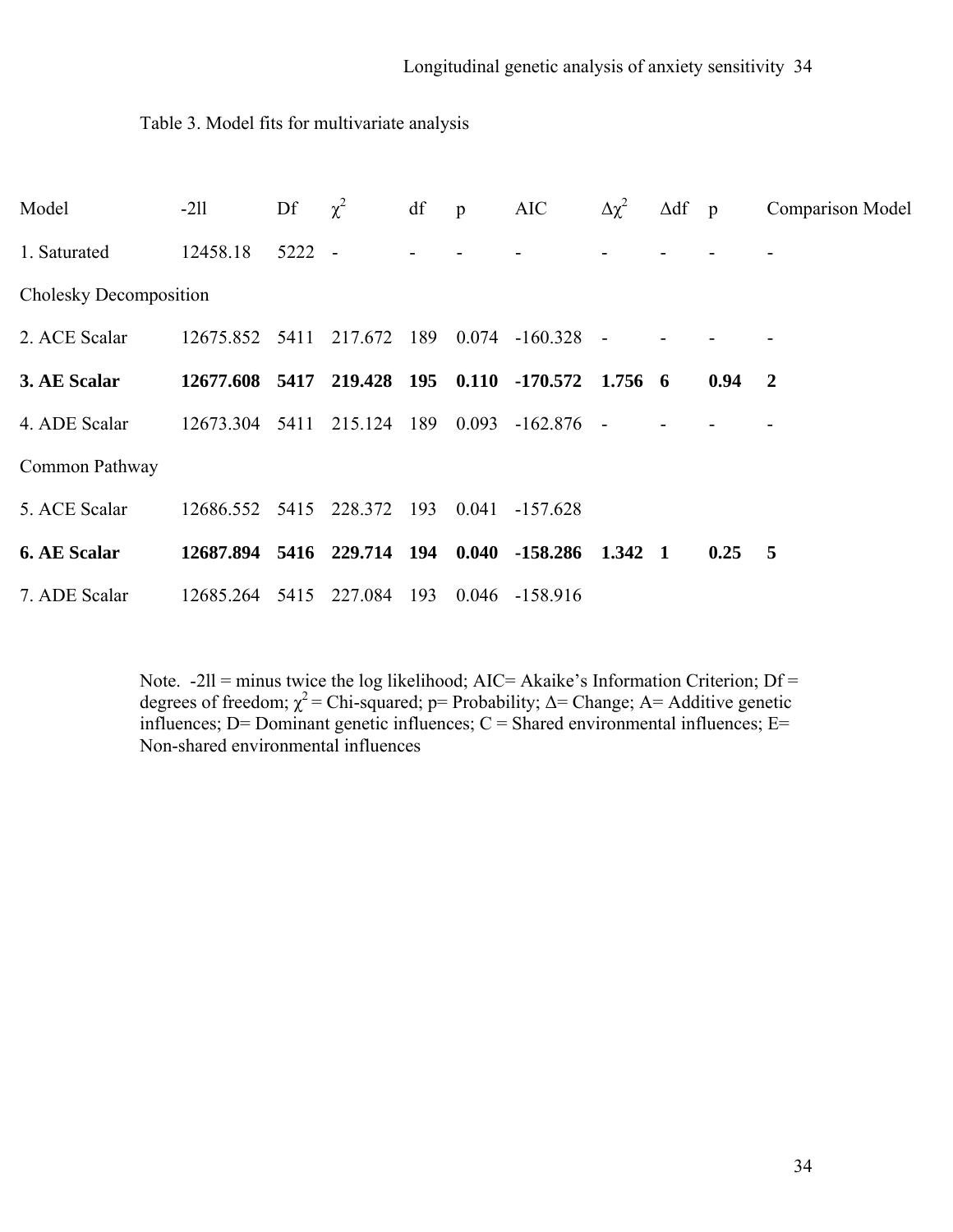|  |  | Table 4. Parameter estimates for multivariate longitudinal genetic models of anxiety |  |  |
|--|--|--------------------------------------------------------------------------------------|--|--|
|  |  | sensitivity between time 1, 2 and 3 (with 95% confidence intervals)                  |  |  |

|        | Time 1 Factors                         |                                                                                                                             |                | Time 2 Factors | Time 3 Factors |          |  |
|--------|----------------------------------------|-----------------------------------------------------------------------------------------------------------------------------|----------------|----------------|----------------|----------|--|
|        | $A_{T1}$                               | $E_{T1}$                                                                                                                    | $A_{T2}$       | $E_{T2}$       | $A_{T3}$       | $E_{T3}$ |  |
|        | Time 1 $.45(.37-0.51)$ $.55(.49-0.64)$ |                                                                                                                             | $\blacksquare$ |                |                |          |  |
|        |                                        | Time 2 .13 (.07-.20) .09 (.06-.16) .19 (.10-.27) .59 (.52-.68)                                                              |                |                |                |          |  |
| Time 3 |                                        | .20 $(0.12-0.30)$ $0.01$ $(0.001-0.04)$ $0.14$ $(0.04-0.25)$ $0.03$ $(0.01-0.07)$ $0.01$ $(0.00-0.13)$ $0.61$ $(0.52-0.69)$ |                |                |                |          |  |

Note. A, additive genetics; E Non-shared environment; T1, time 1; T2, time 2; T3; time 3. Estimates presented in the table are variance components, estimates should be square rooted in order to obtain path coefficients.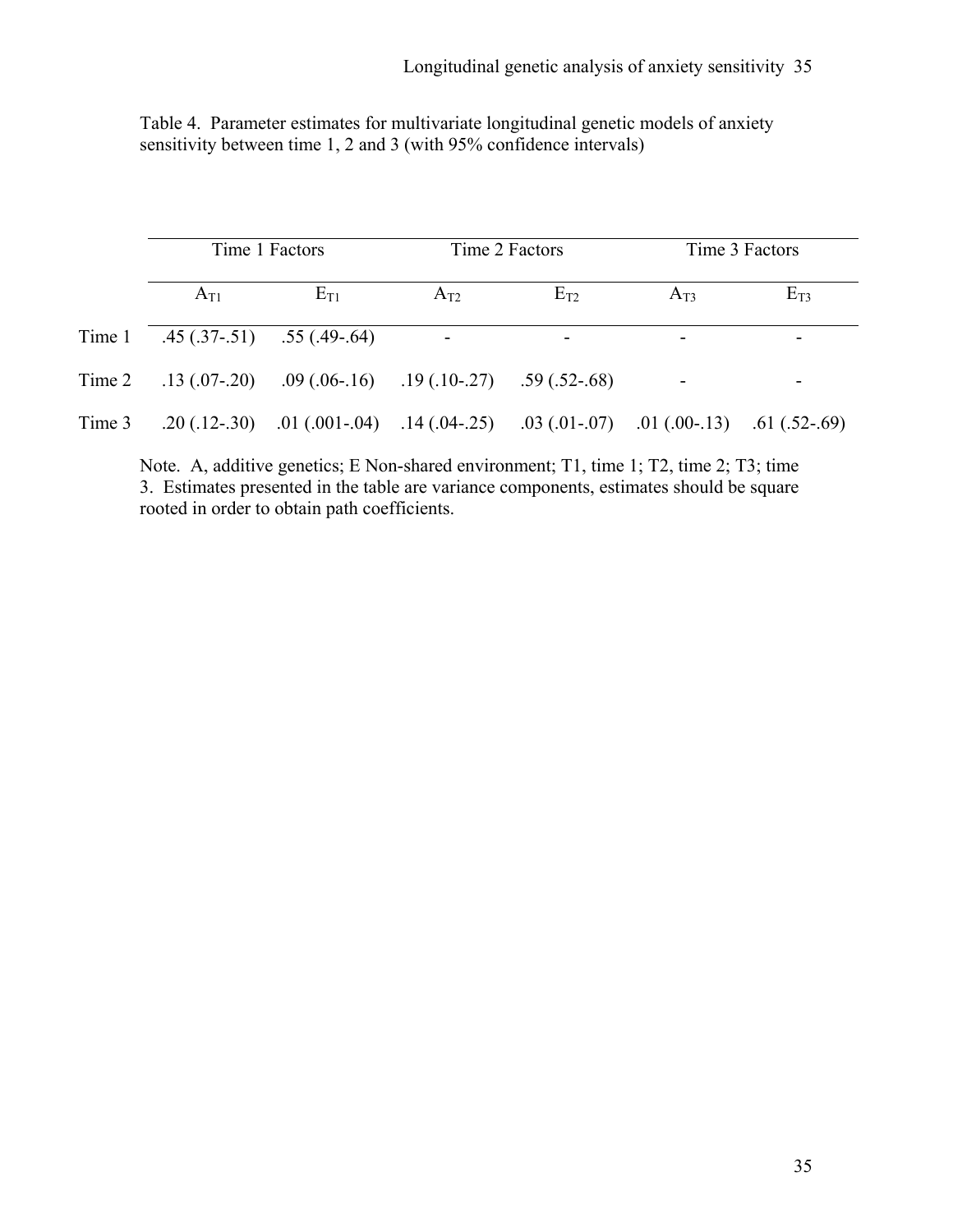# **Figure Captions**

Figure 1. Flow chart of participation in G1219